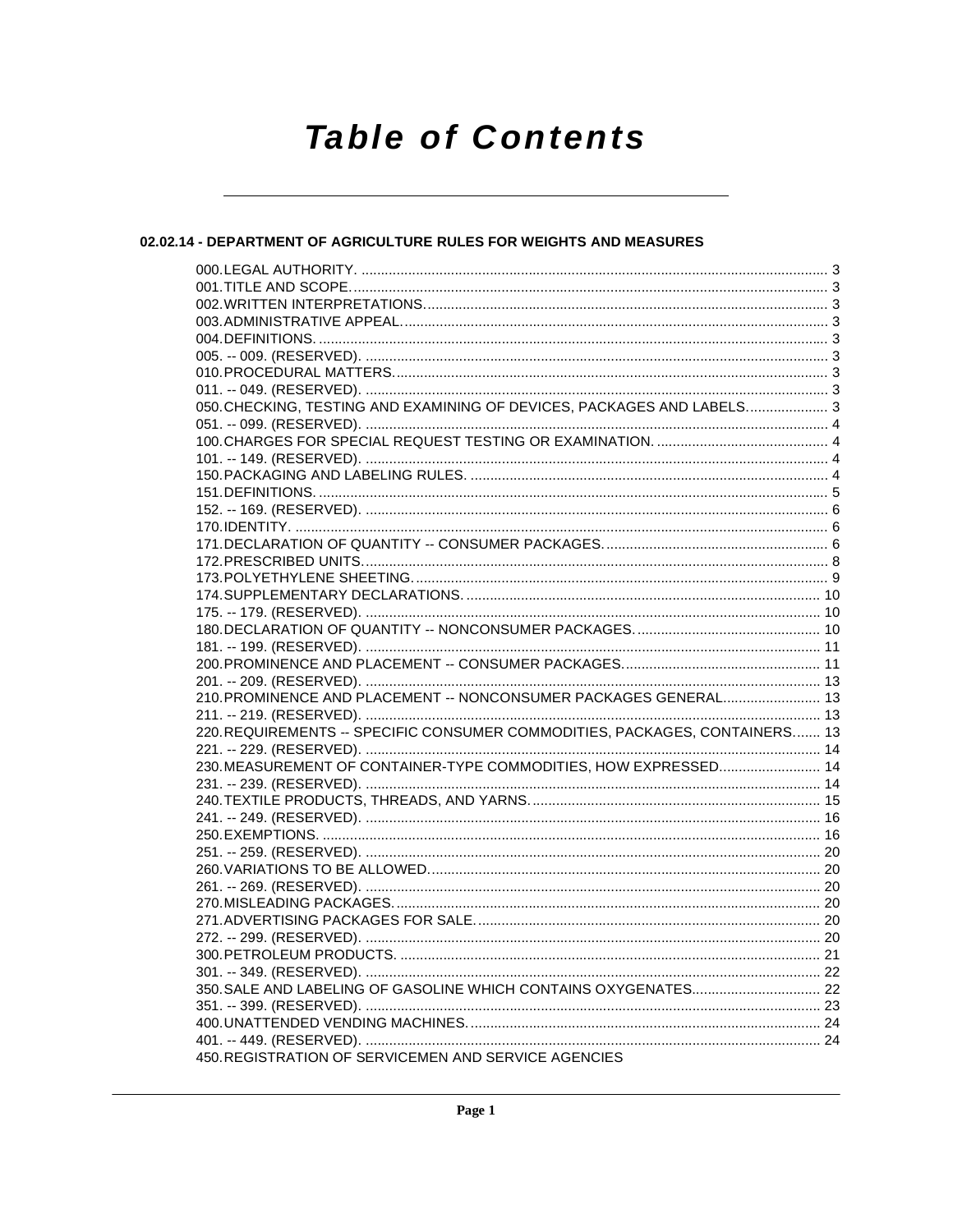### Table of Contents (cont'd)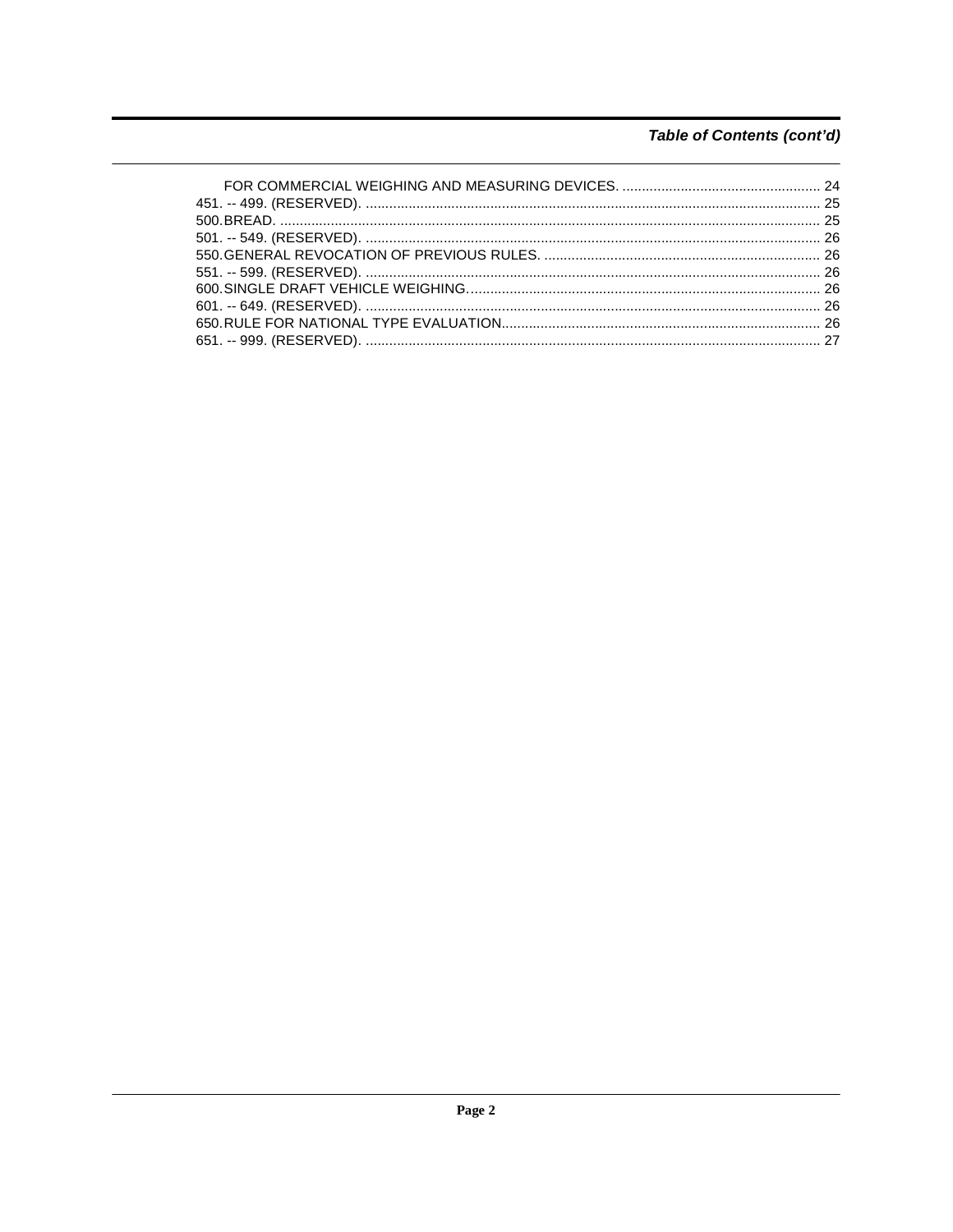#### **Page 3**

#### **IDAPA 02 TITLE 02 Chapter 14**

### <span id="page-2-0"></span>**02.02.14 - DEPARTMENT OF AGRICULTURE RULES FOR WEIGHTS AND MEASURES**

### <span id="page-2-1"></span>**000. LEGAL AUTHORITY.**

This chapter is adopted under the legal authority of Sections 71-111, 71-232, 71-233, 71-236, 71-241, and 71-408, Idaho Code. (10-26-94)

### <span id="page-2-2"></span>**001. TITLE AND SCOPE.**

The title of this chapter is "Department of Agriculture Rules for Weights and Measures". This chapter has the following scope: to govern the checking, testing, and examination of weighing and measuring devices, packages and labels; to govern consumer and non-consumer packaging and labeling; to govern the registration of servicemen and service agencies for commercial weighing and measuring devices; and to govern the licensing of weighmasters.

(10-26-94)

### <span id="page-2-3"></span>**002. WRITTEN INTERPRETATIONS.**

There are no written interpretations of these rules. (10-26-94)

#### <span id="page-2-4"></span>**003. ADMINISTRATIVE APPEAL.**

#### There is no provision for administrative appeals before the Department of Agriculture under this chapter. Hearing and appeal rights pursuant to Title 67, Chapter 52, Idaho Code, are noted in Section 71-308, Idaho Code. (10-26-94)

#### <span id="page-2-11"></span><span id="page-2-5"></span>**004. DEFINITIONS.**

The Idaho Department of Agriculture adopts the definitions set forth in Sections 71-108 and 71-401, Idaho Code.

#### <span id="page-2-6"></span>**005. -- 009. (RESERVED).**

### <span id="page-2-12"></span><span id="page-2-7"></span>**010. PROCEDURAL MATTERS.**

Procedural matters will be dealt with as provided for in the Idaho Weights and Measures Law of 1969, Chapter 1, Title 71, Idaho Code and in the Administrative Procedure Act, Chapter 52, Title 67, Idaho Code, and the rules heretofore adopted by the Department of Agriculture under the Idaho Administrative Procedure Act. (7-1-93) heretofore adopted by the Department of Agriculture under the Idaho Administrative Procedure Act.

### <span id="page-2-8"></span>**011. -- 049. (RESERVED).**

### <span id="page-2-10"></span><span id="page-2-9"></span>**050. CHECKING, TESTING AND EXAMINING OF DEVICES, PACKAGES AND LABELS.**

<span id="page-2-13"></span>**01. Required Reference Materials**. The latest edition of Handbook No. 44 of the National Bureau of Standards, or its successor organization, the National Institute of Standards and Technology, United States Department of Commerce, "Specifications, Tolerances, and other Technical Requirements for Weighing and Measuring Devices," together with current supplements and amendments thereto, shall be the specifications, tolerances and other technical requirements for commercial weighing and measuring devices, unless otherwise stated<br>in the Department of Agriculture Rules for Weights and Measures. (3-19-99) in the Department of Agriculture Rules for Weights and Measures.

<span id="page-2-15"></span>**02. Ticket Printer - Customer Ticket**. Vehicle-mounted metering systems shall be equipped with a ticket printer which shall be used for all sales where product is delivered through the meter. A copy of the ticket issued by the device shall be left with the customer at the time of delivery or as otherwise specified by the customer. This Section shall apply to vehicles put into service on or after January 1, 1995, and shall be retroactively applied to all vehicles on January 1, 2002. all vehicles on January 1, 2002.

<span id="page-2-14"></span>**03. Required Reference Materials For Checking Prepackaged Commodities**. The latest edition of Handbook No. 67 and Handbook No. 133 of the National Bureau of Standards, or its successor organization, the National Institute of Standards and Technology, United States Department of Commerce, "Checking Prepackaged Commodities," together with current supplements and amendments thereto, shall be the authority in checking prepackaged commodities, unless otherwise stated in the Department of Agriculture Rules for Weights and Measures. (3-19-99)

(10-26-94)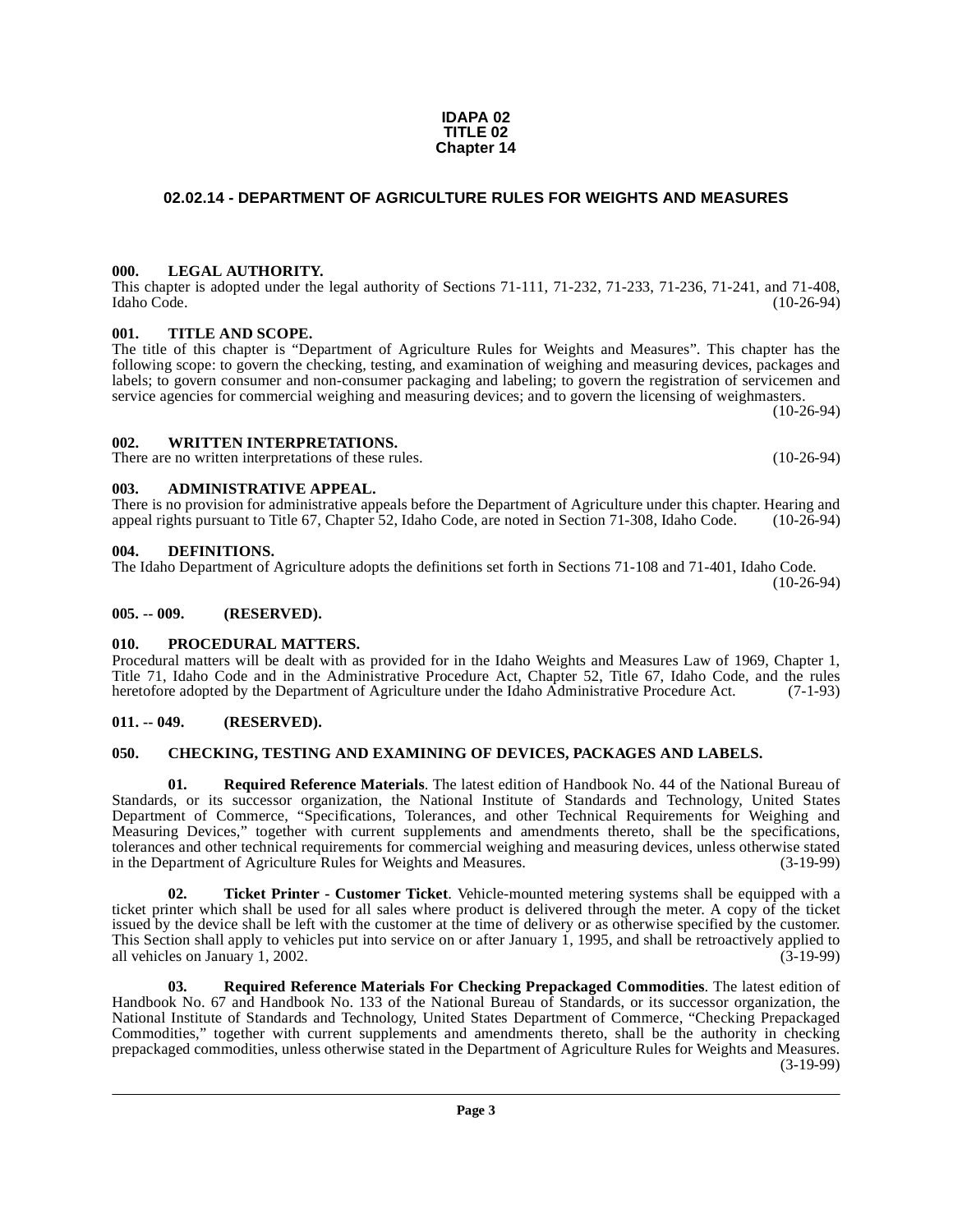<span id="page-3-13"></span>**04. Required Reference Materials For Examinations Of Farm Milk Tanks**. The latest edition of Handbook No. 98 of the National Bureau of Standards, or its successor organization, the National Institute of Standards and Technology, United States Department of Commerce, "Examination of Farm Milk Tanks," together with current supplements and amendments thereto, shall be the authority in examining farm milk tanks, provided, however, that milk tanks may be calibrated and charts therefore may be formulated on a weight basis, unless otherwise stated in the Department of Agriculture Rules for Weights and Measures. (3-19-99) otherwise stated in the Department of Agriculture Rules for Weights and Measures.

<span id="page-3-12"></span>**05. Required Reference Materials For Examination Of Liquefied Petroleum Gas Liquid-Measuring Devices**. The latest edition of Handbook No. 99 of the National Bureau of Standards, or its successor organization, the National Institute of Standards and Technology, United States Department of Commerce, "Examination of Liquefied Petroleum Gas Liquid-Measuring Devices," together with current supplements and amendments thereto, shall be the authority in examining liquefied petroleum gas measuring devices, unless otherwise stated in the Department of Agriculture Rules for Weights and Measures. (3-19-99)

<span id="page-3-9"></span>**06. Other Required Reference Materials**. The above National Bureau of Standards, or its successor organization, the National Institute of Standards and Technology, handbooks will be used by the Idaho Department of Agriculture to determine specifications, tolerances, procedures, methods for testing, sealing, checking and examining devices, equipment and packages within the capacity and limits of personnel and equipment available to the Idaho Department of Agriculture. (7-1-93)

<span id="page-3-7"></span>**07. Local Availability**. Copies of such handbooks are on file with the State Law Library and the Idaho Department of Agriculture, 2216 Kellogg Lane, Boise, Idaho, 83712, or may be purchased from the Superintendent of Documents, Government Printing Office, Washington, D.C., 20402.

### <span id="page-3-0"></span>**051. -- 099. (RESERVED).**

### <span id="page-3-1"></span>**100. CHARGES FOR SPECIAL REQUEST TESTING OR EXAMINATION.**

<span id="page-3-8"></span><span id="page-3-4"></span>

| 01. | Mileage Charges.                                       | $(7-1-93)$ |
|-----|--------------------------------------------------------|------------|
| а.  | Thirty cents (\$.30) a mile for car travel.            | $(7-1-93)$ |
| b.  | Forty-five cents (\$.45) a mile for pickup and prover. | $(7-1-93)$ |

<span id="page-3-11"></span><span id="page-3-5"></span>c. One dollars and ten cents  $(\$1.10)$  a mile for heavy capacity scale trucks.  $(7-1-93)$ 

**02. Fee Collection**. Such fees will be collected from place where working and back. Where more than one (1) request is to be handled on same trip, the mileage will be prorated between the parties requesting the service. (7-1-93)

**03. Personnel Charges**. There will also be an hourly personnel charge of twenty-five dollars (\$25) per hour per person for special request testing, chargeable only during the time of the actual testing and examination of devices. This charge is not to be made for driving time. (7-1-93) devices. This charge is not to be made for driving time.

### <span id="page-3-2"></span>**101. -- 149. (RESERVED).**

### <span id="page-3-10"></span><span id="page-3-3"></span>**150. PACKAGING AND LABELING RULES.**

The application of this rule shall apply to packages and to commodities in package form, but shall not apply to:

(7-1-93)

<span id="page-3-14"></span><span id="page-3-6"></span>**01. Inner Wrappings**. Inner wrappings not intended to be individually sold to the customer. (7-1-93)

**02. Shipping Containers**. Shipping containers or wrapping used solely for the transportation of any commodities in bulk or in quantity to manufacturers, packers, or processors, or to wholesale or retail distributors, but in no event shall this exclusion apply to packages of consumer or nonconsumer commodities, as defined herein.

(7-1-93)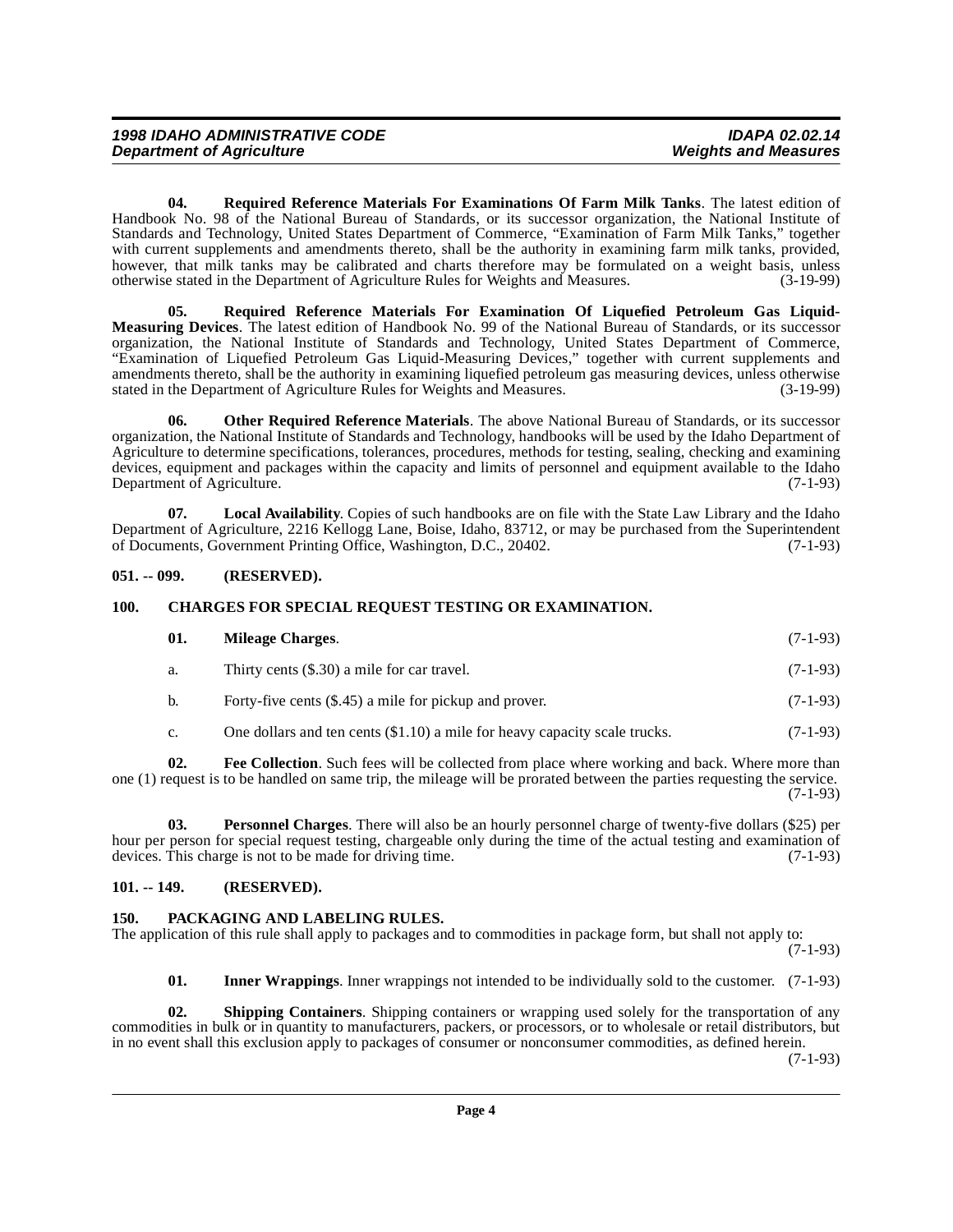<span id="page-4-1"></span>**03. Auxiliary Containers**. Auxiliary containers or outer wrappings used to deliver packages of such commodities to retail customers if such containers or wrappings bear no printed matter pertaining to any particular commodity. (7-1-93)

<span id="page-4-13"></span>**04. Retail Display Containers**. Containers used for retail tray pack displays when the container itself is not intended to be sold (e.g., the tray that is used to display individual envelopes of seasonings, gravies, etc., and the tray itself is not intended to be sold). (7-1-93)

<span id="page-4-15"></span>**05. Unpackaged Commodities**. Commodities put up in variable weights and sizes for sale intact and intended to be either weighed or measured at the time of sale, where no package quantities are represented, and where the method of sale is clearly indicated in close proximity to the quantity being sold. (7-1-93) the method of sale is clearly indicated in close proximity to the quantity being sold.

<span id="page-4-8"></span>**06. Open Carriers**. Open carriers and transparent wrappers or carriers for containers when the wrappers or carriers do not bear any written, printed, or graphic matter obscuring the label information required by this rule. (7-1-93) this rule.  $(7-1-93)$ 

### <span id="page-4-4"></span><span id="page-4-0"></span>**151. DEFINITIONS.**

**01.** Commodity In Package Form. See Section 71-108(9), Idaho Code, of Idaho Weights and s Law. (7-1-93) Measures Law.

<span id="page-4-12"></span><span id="page-4-7"></span><span id="page-4-3"></span><span id="page-4-2"></span>**02. Consumer Package**. See Section 71-108(10), Idaho Code, of Idaho Weights and Measures Law.

(7-1-93)

**03. Nonconsumer Package**. See Section 71-108(11), Idaho Code, of Idaho Weights and Measures Law.  $(7-1-93)$ 

**04. Random Package**. The term "random package" shall be construed to mean a package that is one (1) of a lot, shipment, or delivery of packages of the same consumer commodity with varying weights; that is, packages of the same consumer commodity with no fixed pattern of weight.  $(7-1-93)$ packages of the same consumer commodity with no fixed pattern of weight.

<span id="page-4-5"></span>Label. The term "label" shall be construed to mean any written, printed, or graphic matter affixed to, applied to, attached to, blown into, formed, molded into, embossed on, or appearing upon or adjacent to a consumer commodity or a package containing any consumer commodity, for purposes of branding, identifying, or giving any information with respect to the commodity or to the contents of the package, except an inspector's tag or other nonpromotional matter affixed to or appearing upon a consumer commodity shall not be deemed to be a label requiring the repetition of label information required by this rule. (7-1-93)

**06. Package**. The term "package" means any commodity put up or packaged in any manner in advance of sale in units suitable for either wholesale or retail sale. (7-1-93)

<span id="page-4-11"></span><span id="page-4-10"></span><span id="page-4-9"></span>**07. Person**. See Section 71-108(1), Idaho Code, of Idaho Weights and Measures Law. (7-1-93)

**08. Principal Display Panel Or Panels**. The term "principal display panel or panels" shall be construed to mean that part, or those parts, of a label that is, or are, so designed as to most likely be displayed, presented, shown, or examined under normal and customary conditions of display and purchase. Wherever a principal display panel appears more than once on a package, all requirements pertaining to the "principal display panel" shall<br>pertain to all such "principal display panels". (7-1-93) pertain to all such "principal display panels".

<span id="page-4-6"></span>**09. Multi-Unit Package**. The term "multi-unit package" shall be construed to mean a package containing two (2) or more individual packages of the same commodity, in the same quantity, with the individual packages intended to be sold as part of the multi-unit package but capable of being individually sold in full compliance with all requirements of this rule. (7-1-93)

<span id="page-4-14"></span>**10.** Sale From Bulk. The term "sale from bulk" means the sale of commodities when the quantity is ed at the time of sale. (7-1-93) determined at the time of sale.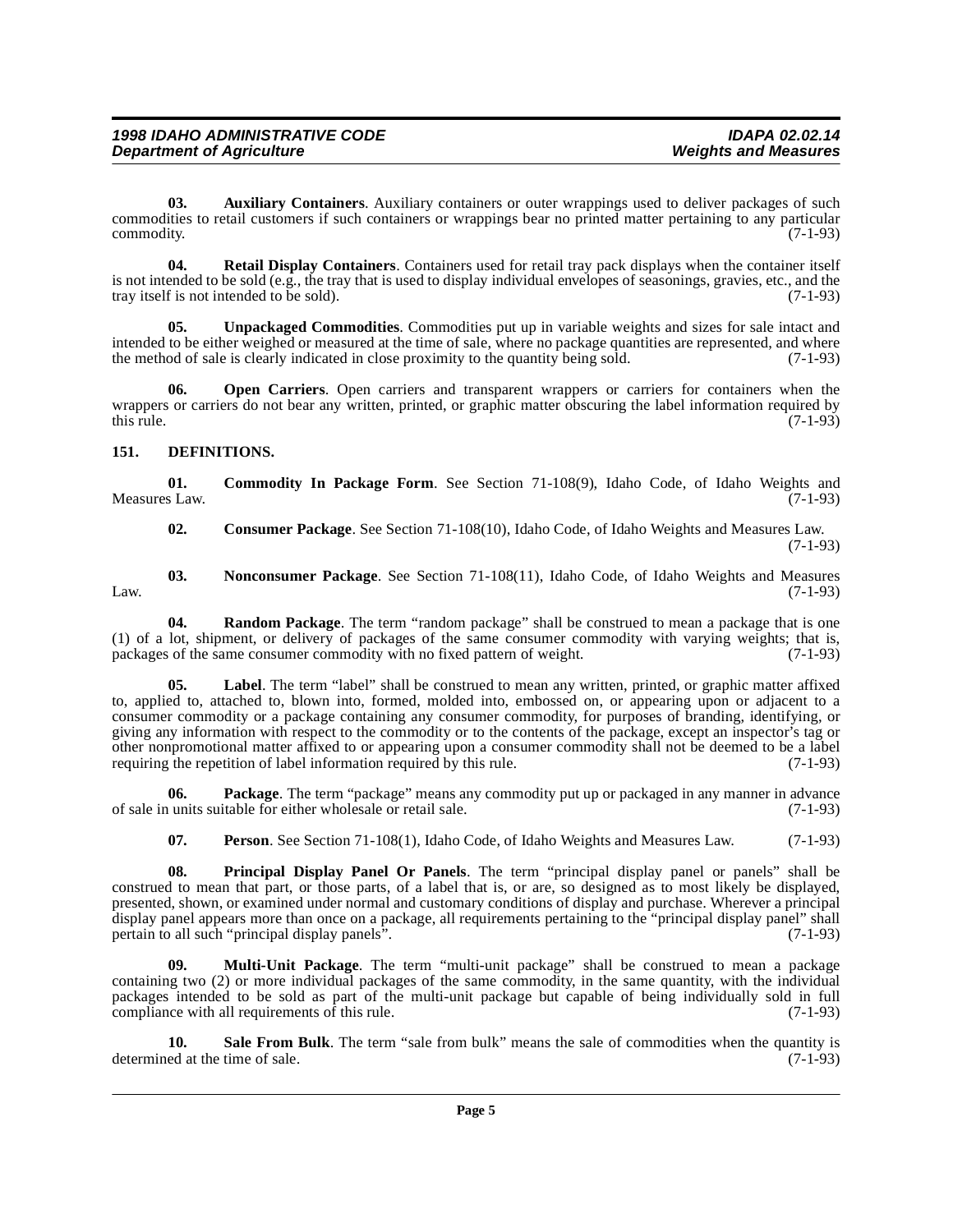### <span id="page-5-0"></span>**152. -- 169. (RESERVED).**

#### <span id="page-5-7"></span><span id="page-5-3"></span><span id="page-5-1"></span>**170. IDENTITY.**

**01. Declaration Of Identity -- Consumer Package**. A declaration of identity on a consumer package shall appear on the principal display panel, and shall positively identify the commodity in the package by its common or usual name, description, generic term, or the like. (7-1-93)

<span id="page-5-11"></span>**Parallel Identity Declaration -- Consumer Package.** A declaration of identity on a consumer package shall appear generally parallel to the base on which the package rests as it is designed to be displayed.

(7-1-93)

**03. Declaration Of Identity -- Nonconsumer Package**. A declaration of identity on a nonconsumer package shall appear on the outside of a package and shall positively identify the commodity in the package by its common or usual name, description, generic term, or the like. (7-1-93)

### <span id="page-5-6"></span><span id="page-5-4"></span>**04. Declaration Of Responsibility -- Consumer And Nonconsumer Packages**. (7-1-93)

a. Any package kept, offered, or exposed for sale, or sold, at any place other than on the premises where packed shall specify conspicuously on the label of the package the name and address of the manufacturer, packer, or distributor. The name shall be the actual corporate name, or, when not incorporated, the name under which the business is conducted. The address shall include street address, city, state, and zip code; however, the street address may be omitted if this is shown in a current city directory or telephone directory. The requirement for inclusion of the zip code shall apply only to labels that have been developed or revised after July 1, 1970. (7-1-93)

b. If a person manufactures, packs, or distributes a commodity at a place other than his principal place of business, the label may state the principal place of business in lieu of the actual place where the commodity was manufactured or packed or is to be distributed, unless such statement would be misleading. Where the commodity is not manufactured by the person whose name appears on the label, the name shall be qualified by a phrase that reveals the connection such person has with such commodity, such as "Manufactured for and packed by," "Distributed by," or<br>(7-1-93) (7-1-93) any other wording of similar import that expresses the facts.

### <span id="page-5-5"></span><span id="page-5-2"></span>**171. DECLARATION OF QUANTITY -- CONSUMER PACKAGES.**

**01. Largest Whole Unit**. Where this rule requires that the quantity declaration be in terms of the largest whole unit, the declaration shall, with respect to a particular package, be in terms of the largest whole unit of weight or measure, with any remainder expressed in: (7-1-93)

<span id="page-5-10"></span><span id="page-5-8"></span>a. Common or decimal fractions of such largest whole unit; or (7-1-93)

b. The next smaller whole unit, or units, with any further remainder in terms of common or decimal fractions of the smallest unit present in the quantity declaration. (7-1-93)

**02. Net Quantity**. A declaration of net quantity of the commodity in the package, exclusive of wrappers and any other material packed with such commodity, shall appear on the principal display panel of a consumer package and, unless otherwise specified in this rule (see Subsections 171.06 through 171.08) shall be in terms of the largest whole unit. (7-1-93)

<span id="page-5-13"></span>**03.** Use Of "Net Weight". The term "net weight" shall be used in conjunction with the declaration of in terms of weight; the term may either precede or follow the declaration of weight. (7-1-93) quantity in terms of weight; the term may either precede or follow the declaration of weight.

<span id="page-5-9"></span>**04.** Lines Of Print Or Type. A declaration of quantity may appear on one or more lines of print or  $(7-1-93)$ type. (7-1-93)

<span id="page-5-12"></span>**05. Terms -- Weight, Liquid Measures, Or Count**. The declaration of the quantity of a particular commodity shall be expressed in terms of liquid measure if the commodity is liquid, or in terms of weight if the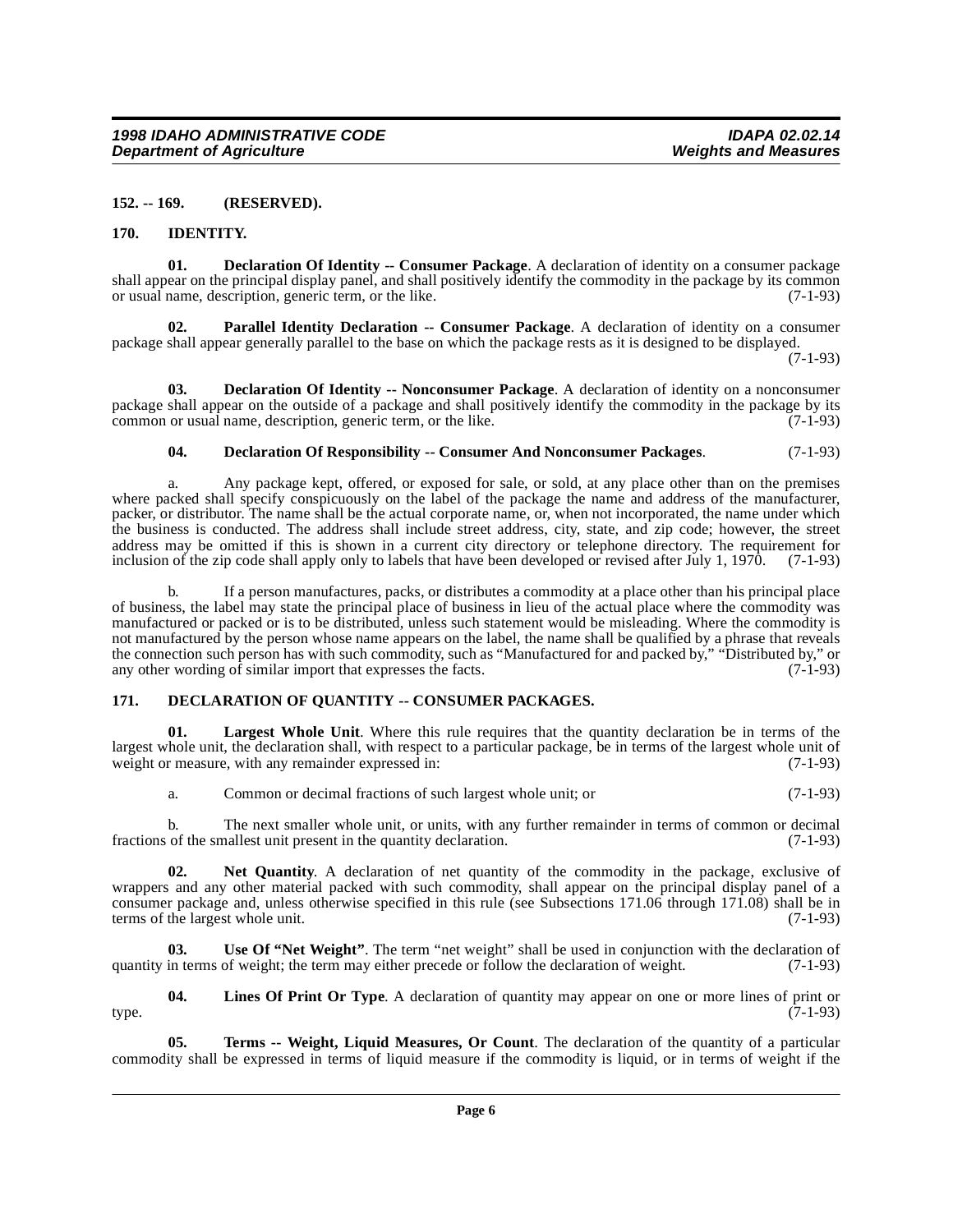### b. A declaration of quantity in terms of measure shall be combined with appropriate declarations of the weight, count, and size of the individual units unless a declaration of measure alone is fully informative. (7-1-93)

c. A declaration of quantity in terms of count shall be combined with appropriate declarations of the weight, measure, and size of the individual units unless a declaration of count alone is fully informative. (7-1-93)

measure, count, and size of the individual units unless a declaration of weight alone is fully informative. (7-1-93)

commodity is solid, semisolid, viscous, or a mixture of solid and liquid, or in terms of numerical count. However, if there exists a firmly established general consumer usage and trade custom with respect to the terms used in expressing a declaration of quantity of a particular commodity, such declaration of quantity may be expressed in its traditional terms, if such traditional declaration gives accurate and adequate information as to the quantity of the commodity.

**07. Units -- Weight, Measure**. A declaration of quantity shall be as follows, however provided that in the case of a commodity packed for export shipment, the declaration of quantity may be in terms of the metric system of weight or measure. (7-1-93)

<span id="page-6-2"></span>a. In units of weight shall be in terms of the avoirdupois pound or ounce; (7-1-93)

a. A declaration of quantity in terms of weight shall be combined with appropriate declarations of the

b. In units of liquid measure shall be in terms of the United States gallon of two hundred thirty-one (231) cubic inches or liquid-quart, liquid-pint, or fluid-ounce subdivisions of the gallon, and shall express the volume at sixty-eight degrees (68 Degrees F), twenty degrees (20 Degrees C), except in the case of petroleum products, for which the declaration shall express the volume at sixty degrees (60 Degrees F), fifteen point six degrees (15.6) Degrees C), and except also in the case of a commodity that is normally sold and consumed while frozen, for which the declaration shall express the volume at the frozen temperature, and except also in the case of a commodity that is normally sold in the refrigerated state, for which the declaration shall express the volume at forty degrees (40 Degrees F). four degrees (4 Degrees C): F), four degrees (4 Degrees C);

- c. In units of linear measure shall be in terms of the yard, foot, or inch; (7-1-93)
- d. In units of area measure, shall be in terms of the square yard, square foot, or square inch; (7-1-93)

e. In units of dry measure shall be in terms of the United States bushel of two thousand one hundred fifty point forty-two (2,150.42) cubic inches, or peck, dry-quart, and dry-pint subdivisions of the bushel; (7-1-93)

<span id="page-6-0"></span>f. In units of cubic measure shall be in terms of the cubic yard, cubic foot, or cubic inch. (7-1-93)

**08. Abbreviations**. Any of the following abbreviations, and none other, may be employed in the quantity statement on a package of commodity. (There normally are no periods following, nor plural forms of, these abbreviations. For example, "oz" is the abbreviation for both "ounce" and "ounces".)

| 1n  |  |
|-----|--|
| liq |  |
|     |  |
|     |  |

avoirdupois avdp

feet or foot ft

| pirdupois  | avdp |        | quart            | qt |
|------------|------|--------|------------------|----|
| cubic      | cu   | square |                  | sq |
| et or foot | ft   |        | weight<br>wt     |    |
| fluid      | fl   |        | yard             | yd |
| gallon     | gal  |        | cubic centimeter | cc |
| inch       | in   |        | gram             | g  |
| liquid     | liq  |        | kilogram         | kg |
|            |      |        |                  |    |

(7-1-93)

### **1998 IDAHO ADMINISTRATIVE CODE IDAPA 02.02.14 Department of Agriculture**

<span id="page-6-1"></span>**06. Combination Declaration**. (7-1-93)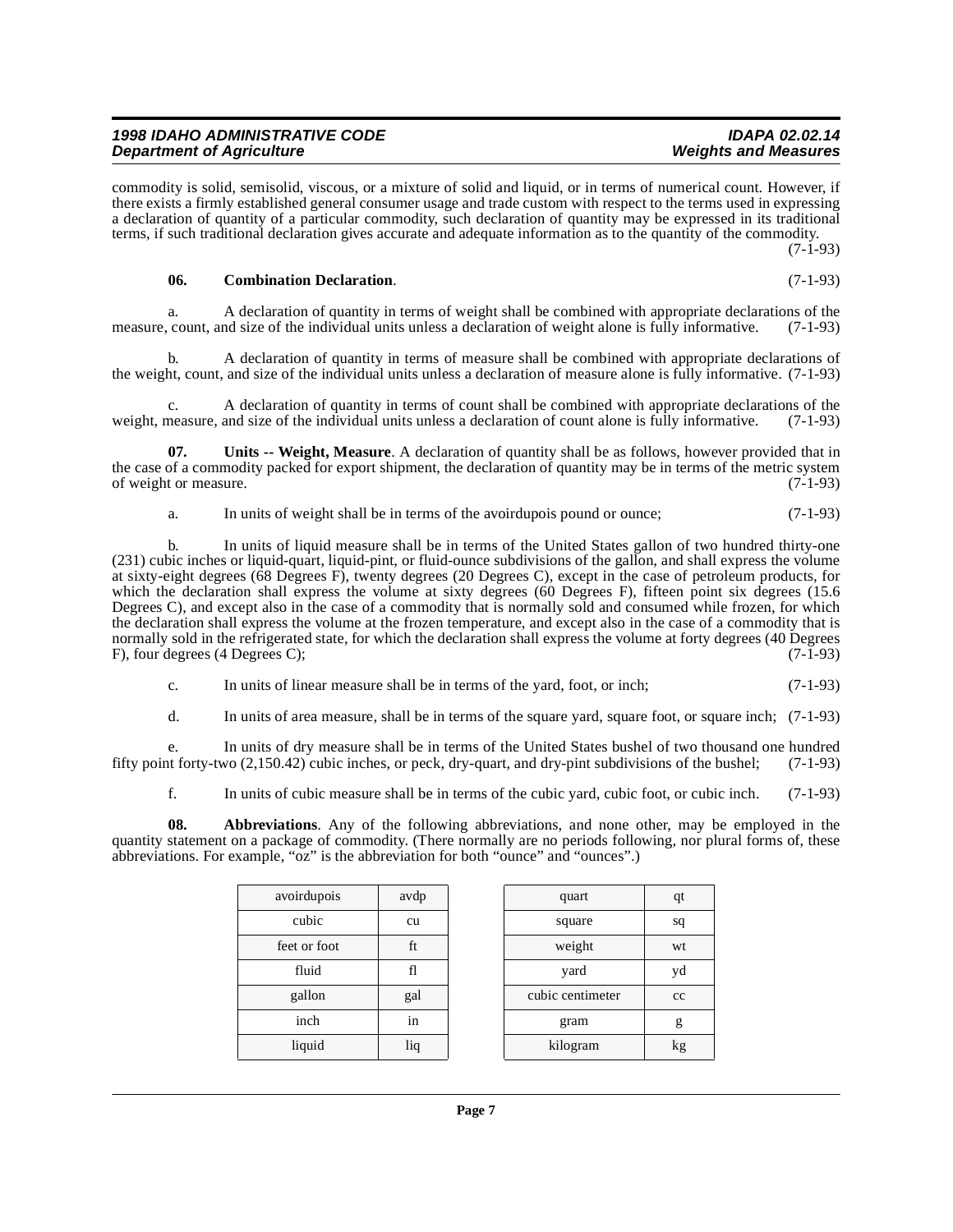### **1998 IDAHO ADMINISTRATIVE CODE IDAPA 02.02.14 Department of Agriculture**

| ounce | ΟZ | microgram  | mcg |
|-------|----|------------|-----|
| pint  | pτ | milligram  | mg  |
| pound | lb | milliliter | ml  |

(7-1-93)

<span id="page-7-6"></span>**09. Units With Two Or More Meanings**. When the term "ounce" is employed in a declaration of liquid quantity, the declaration shall identify the particular meaning of the term by the use of the term "fluid"; however, such distinction may be omitted when, by association of terms (for example, as in "one (1) pint four (4) ounces"), the proper meaning is obvious. Whenever the declaration of quantity is in terms of the dry pint or dry quart, the declaration shall include the word "dry". the declaration shall include the word "dry".

### <span id="page-7-5"></span><span id="page-7-0"></span>**172. PRESCRIBED UNITS.**

**01. Less Than One Foot, One Square Foot, One Pound, Or One Pint**. The declaration of quantity shall be expressed as follows, provided, that the quantity declaration appearing on a random package may be expressed in terms of decimal fractions of the largest appropriate unit, the fraction being carried out to not more than two (2) decimal places:  $(7-1-93)$ 

<span id="page-7-4"></span>

| a. | In the case of length measure of less than one $(1)$ foot, inches, and fractions of inches; $(7-1-93)$ |  |
|----|--------------------------------------------------------------------------------------------------------|--|
|    |                                                                                                        |  |

b. In the case of area measure of less than one (1) square foot, square inches, and fractions of square inches; (7-1-93)

c. In the case of weight of less than one (1) pound, ounces, and fractions of ounces; (7-1-93)

d. In the case of fluid measure of less that one (1) pint, ounces, and fractions of ounces: (7-1-93)

### <span id="page-7-2"></span>**02. Four Feet, Four Square Feet, Four Pounds, One Gallon, Or More**. (7-1-93)

a. In the case of length measure of four (4) feet or more the declaration of quantity shall be expressed in terms of feet, followed in parentheses by a declaration of yards and common or decimal fractions of the yard, or in terms of feet followed in parentheses by a declaration of yards with any remainder in terms of feet and inches.

(7-1-93)

b. In the case of area measure of four (4) square feet or more; (7-1-93) c. In the case of weight of four (4) pounds or more; (7-1-93)

d. In the case of fluid measure of one (1) gallon or more the declaration of quantity shall be expressed in terms of the largest whole unit. (7-1-93)

<span id="page-7-7"></span>**03. Weight -- Dual Quantity Declaration**. On packages containing one (1) pound or more but less than four (4) pounds, the declaration shall be expressed in ounces and, in addition, shall be followed by a declaration in parentheses, expressed in terms of the largest whole unit, provided, that the quantity declaration appearing on a random package may be expressed in terms of pounds and decimal fractions of the pound carried out to not more than two (2) decimal places. (7-1-93)

<span id="page-7-1"></span>**04. Fluid Measure -- Dual Quantity Declaration**. On packages containing (1) one pint or more but less than one (1) gallon, the declaration shall be expressed in ounces and, in addition, shall be followed by a declaration in parentheses, expressed in terms of the largest whole unit. (7-1-93)

<span id="page-7-3"></span>**05. Length Measure -- Dual Quantity Declaration**. On packages containing (1) one foot but less than four (4) feet, the declaration shall be expressed in inches and, in addition, shall be followed by a declaration in parentheses, expressed in terms of the largest whole unit.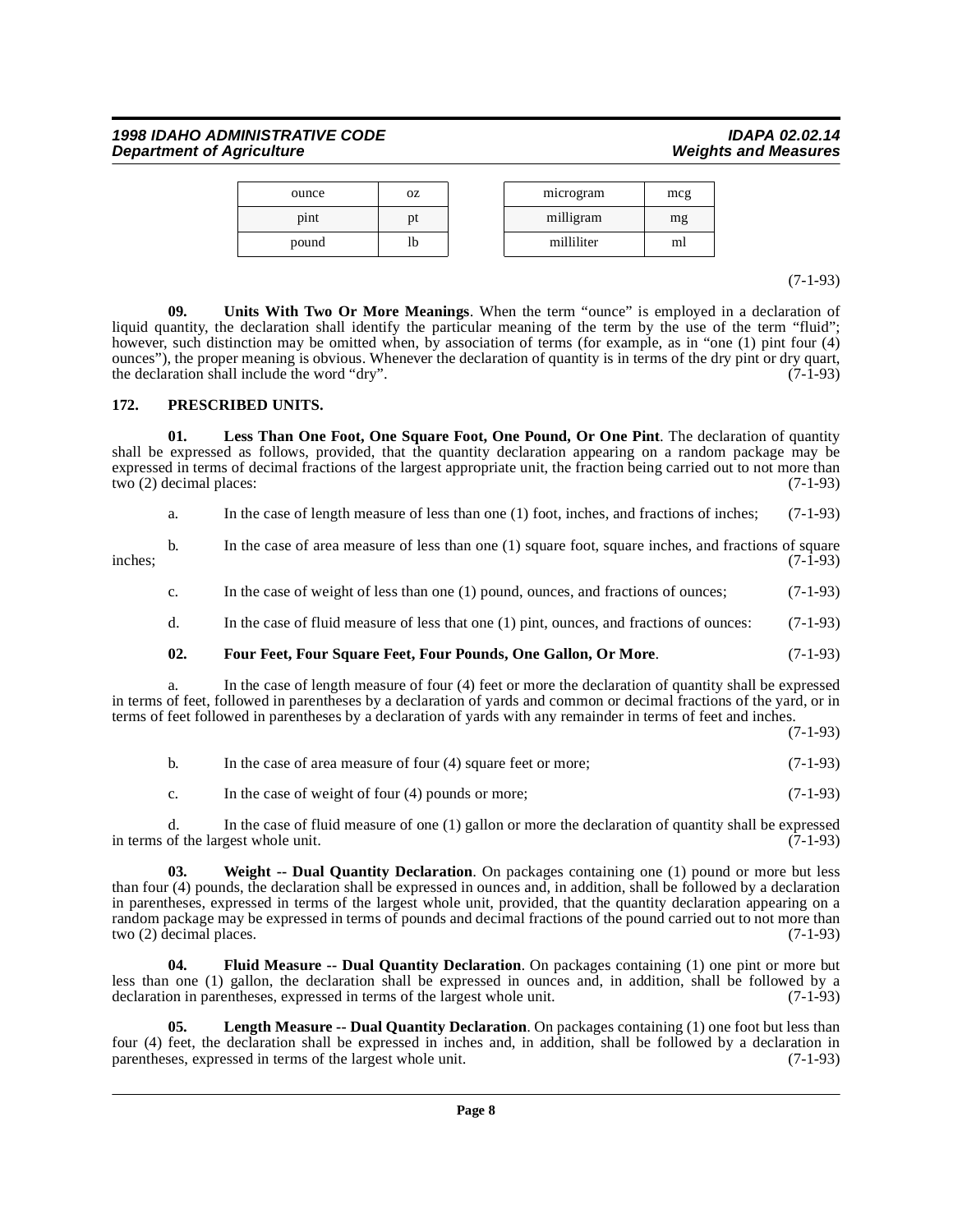<span id="page-8-1"></span>**06. Area Measure -- Dual Quantity Declaration**. On packages containing (1) one square foot but less than four (4) square feet, the declaration shall be expressed in square inches and, in addition, shall be followed by a declaration in parentheses, expressed in terms of the largest whole unit.  $(7-1-93)$ declaration in parentheses, expressed in terms of the largest whole unit.

**07. Bidimensional Commodities**. For bidimensional commodities (including roll-type commodities) (7-1-93) the quantity declaration shall be expressed:

<span id="page-8-2"></span>a. If less than one (1) square foot, in terms of linear inches and fractions of linear inches; (7-1-93)

b. If at least one (1) square foot but less than four (4) square feet, in terms of square inches followed in parentheses by a declaration of both the length and width, each being in terms of the largest whole unit, provided, that: (7-1-93)  $\text{that:} \quad (7-1-93)$ 

i. No square inch declaration is required for a bidimensional commodity of four (4) inches width or less; (7-1-93)

ii. A dimension of less than two (2) feet may be stated in inches within the parenthetical; and (7-1-93)

iii. Commodities consisting of usable individual units (except roll-type commodities with individual usable units created by perforations, see Subsection 173.03) require a declaration of unit area but not a declaration of total area of all such units. (7-1-93) total area of all such units.

c. If four (4) square feet or more, in terms of square feet followed in parentheses by a declaration of the length and width in terms of the largest whole unit, provided that: (7-1-93)

i. No declaration in square feet is required for a bidimensional commodity with a width of four (4) r less; inches or less;

ii. A dimension of less than two (2) feet may be stated in inches within the parenthetical; and (7-1-93)

iii. No declaration in square feet is required for commodities for which the length and width measurements are critical in terms of end use (such as tablecloths or bedsheets) if such commodities clearly present the length and width measurements on the label. (7-1-93) the length and width measurements on the label.

### <span id="page-8-5"></span><span id="page-8-0"></span>**173. POLYETHYLENE SHEETING.**

<span id="page-8-4"></span><span id="page-8-3"></span>

| the following: | 01. | <b>Packages.</b> All packages of polyethylene sheeting shall be labeled as to quantity in accordance with | $(7-1-93)$ |
|----------------|-----|-----------------------------------------------------------------------------------------------------------|------------|
|                | a.  | Actual length;                                                                                            | $(7-1-93)$ |
|                | b.  | Actual width:                                                                                             | $(7-1-93)$ |
|                | c.  | Actual thickness; and                                                                                     | $(7-1-93)$ |
|                | d.  | Actual weight of each individual unit.                                                                    | $(7-1-93)$ |
| information:   | 02. | <b>Bulk.</b> All polyethylene sold from bulk shall be accompanied by a delivery ticket with the following | $(7-1-93)$ |
|                | a.  | The identity:                                                                                             | $(7-1-93)$ |
|                | b.  | Actual length, width, thickness, and weight of each individual unit;                                      | $(7-1-93)$ |
|                | c.  | The number of individual units;                                                                           | $(7-1-93)$ |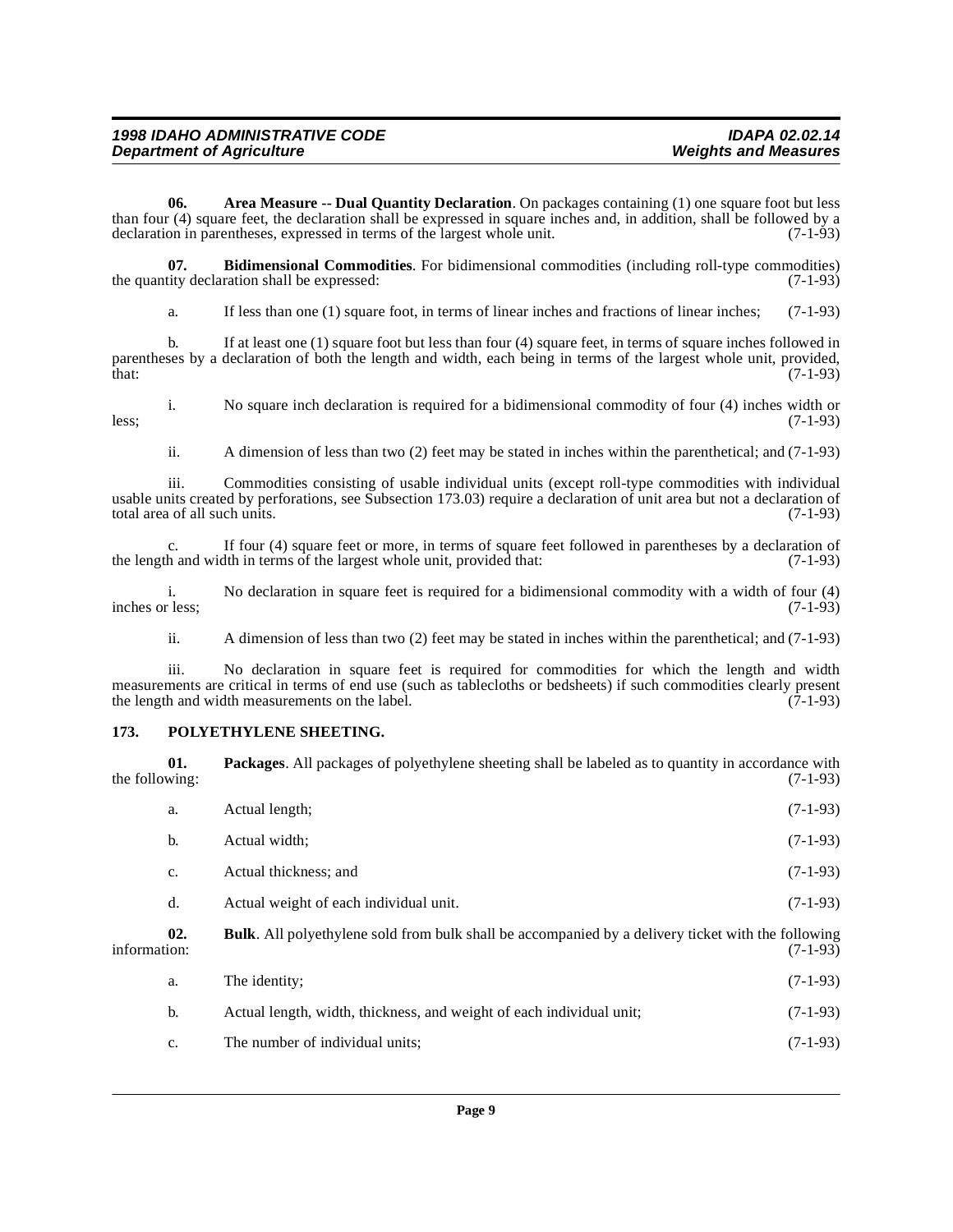**1998 IDAHO ADMINISTRATIVE CODE IDAPA 02.02.14 Department of Agriculture** 

<span id="page-9-3"></span>

| d. | The total weight of all the units;                         | $(7-1-93)$ |
|----|------------------------------------------------------------|------------|
| e. | The name and address of both the vendor and purchaser; and | $(7-1-93)$ |
|    | The date delivered or the date shipped.                    | $(7-1-93)$ |

**03.** Count -- Ply. If the commodity is in individually usable units of one (1) or more components or ply, the quantity declaration shall, in addition to complying with other applicable quantity declaration requirements of this rule, include the number of ply and the total number of usable units. Roll-type commodities, when perforated so as to identify individual usable units, shall not be deemed to be made up of usable units; however, such roll-type commodities shall be labeled in terms of: (7-1-93) commodities shall be labeled in terms of:

| a.          | Total area measurement;             | $(7-1-93)$ |
|-------------|-------------------------------------|------------|
| b.          | Number of ply;                      | $(7-1-93)$ |
| $c_{\cdot}$ | Count of usable units; and          | $(7-1-93)$ |
| d.          | Dimensions of a single usable unit. | $(7-1-93)$ |

<span id="page-9-5"></span>**04.** Fractions. A statement of net quantity of contents of any consumer commodity may contain common or decimal fractions. A common fraction shall be in terms of halves (1/2), quarters (1/4), eighths (1/8), sixteenths (1/16), or thirty-seconds (1/32), except that: (7-1-93) sixteenths ( $1/16$ ), or thirty-seconds ( $1/32$ ), except that:

a. If there exists a firmly established general consumer usage and trade custom of employing different fractions in the net quantity declaration of a particular commodity, they may be employed: and (7-1-93) common fractions in the net quantity declaration of a particular commodity, they may be employed; and

b. If linear measurements are required in terms of yards or feet, common fractions may be in terms of thirds (1/3). A common fraction shall be reduced to its lowest terms; a decimal fraction shall not be carried out to more than two (2) places.  $(7-1-93)$ more than two  $(2)$  places.

### <span id="page-9-9"></span><span id="page-9-0"></span>**174. SUPPLEMENTARY DECLARATIONS.**

<span id="page-9-10"></span>**01. Supplementary Quantity Declarations**. The required quantity declaration may be supplemented by one (1) or more accurate declarations of weight, measure, or count, such declaration appearing other than on a principal display panel. Such supplemental statement of quantity of contents shall not include any terms qualifying a unit of weight, measure, or count that tends to exaggerate the amount of commodity contained in the package (e.g., "giant" quart, "full" gallon, "when packed," "minimum," or words of similar import). (7-1-93)

<span id="page-9-7"></span>**02. Metric System Declarations**. A separate statement of the net quantity of contents in terms of the metric system is not regarded as a supplemental statement, and a statement of quantity in terms of the metric system of weight or measure may also appear on the principal display panel or on other panels. The metric system may be used as provided for by Section 71-229, Idaho Code, in lieu of the traditional system of weights and measures by substituting the proper metric terms where applicable in these rules. (7-1-93) substituting the proper metric terms where applicable in these rules.

<span id="page-9-8"></span>**03. Qualification Of Declaration Prohibited**. In no case shall any declaration of quantity be qualified by the addition of the words "when packed," "minimum," or "not less than," or any words of similar import, nor shall any unit of weight, measure, or count be qualified by any term (such as "jumbo," "giant," "full," or the like) that tends to exaggerate the amount of commodity. (7-1-93)

### <span id="page-9-1"></span>**175. -- 179. (RESERVED).**

### <span id="page-9-4"></span><span id="page-9-2"></span>**180. DECLARATION OF QUANTITY -- NONCONSUMER PACKAGES.**

<span id="page-9-6"></span>**01.** Location. A nonconsumer package shall bear on the outside a declaration of the net quantity of contents. Such declaration shall be in terms of the largest whole unit (see Subsection 171.01 Largest Whole Unit).

(7-1-93)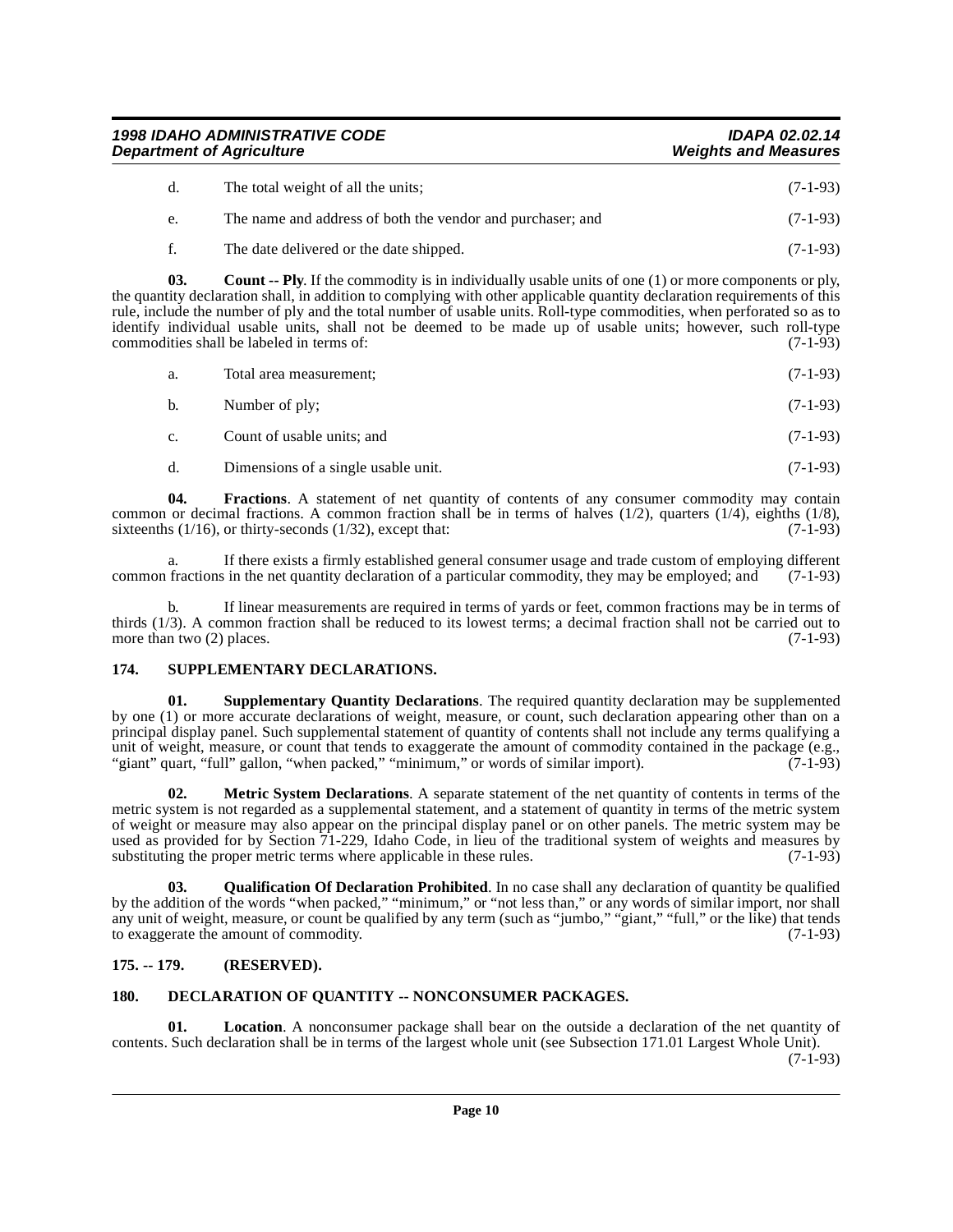<span id="page-10-6"></span>**02. Terms -- Weight, Liquid Measure, Or Count**. The declaration of the quantity of a particular commodity shall be expressed in terms of liquid measure if the commodity is liquid, or in terms of weight if the commodity is solid, semisolid, viscous, or a mixture of solid and liquid, or in terms of numerical count. However, if there exists a firmly established general consumer usage and trade custom with respect to the terms used in expressing a declaration of quantity of a particular commodity, such declaration of quantity may be expressed in its traditional terms, if such traditional declaration gives accurate and adequate information as to the quantity of the commodity.

(7-1-93)

<span id="page-10-7"></span>

| 03. | <b>Units -- Weight, Measure.</b> A declaration of quantity: | $(7-1-93)$ |
|-----|-------------------------------------------------------------|------------|
|     |                                                             |            |

a. In units of weight shall be in terms of the avoirdupois pound or ounce; (7-1-93)

b. In units of liquid measure shall be in terms of the United States gallon of two hundred thirty one (231) cubic inches or liquid-quart, liquid-pint, or fluid-ounce subdivisions of the gallon, and shall express the volume at sixty-eight (68) degrees  $\hat{F}$  twenty (20) degrees C, except in the case of petroleum products, for which the declaration shall express the volume at sixty degrees (60) degrees F, fifteen point six degrees (15.6) degrees C, and except also in the case of a commodity that is normally sold and consumed while frozen for which the declaration shall express the volume at the frozen temperature, and except also in the case of a commodity that is normally sold in the refrigerated state, for which the declaration shall express the volume at forty (40) degrees F, four (4) Degrees C;

(7-1-93)

c. In units of linear measure shall be in terms of the yard, foot, or inch; (7-1-93)

d. In units of area measure, shall be in terms of the square yard, square foot, or square inch; (7-1-93)

e. In units of dry measure shall be in terms of the United States bushel of two thousand one hundred fifty and forty-two one hundreths (2,150.42) cubic inches, or peck, dry-quart and dry-pint subdivisions of the bushel; (7-1-93)

In units of cubic measure shall be in terms of the cubic yard, cubic foot, or cubic inch, provided that nothing in this subsection shall prohibit the labeling of nonconsumer packages in terms of units on the metric system. (7-1-93)

<span id="page-10-2"></span>**04. Abbreviations**. Any generally accepted abbreviation of a unit name may be employed in the quantity statement on a nonconsumer package of commodity. (For commonly accepted abbreviations, see Subsection<br>(71.08. Abbreviations.)  $171.08$ , Abbreviations.)

<span id="page-10-3"></span>**05.** Character Of Declaration -- Average. The average quantity of contents in the nonconsumer package of a particular lot, shipment, or delivery shall at least equal the declared quantity, and no unreasonable shortage in any package shall be permitted, even though overages in other packages in the same shipment, delivery, or lot compensate for such shortage. (7-1-93)

### <span id="page-10-0"></span>**181. -- 199. (RESERVED).**

### <span id="page-10-4"></span><span id="page-10-1"></span>**200. PROMINENCE AND PLACEMENT -- CONSUMER PACKAGES.**

**01. General**. All information required to appear on a consumer package shall appear thereon in the English language and shall be prominent, definite, and plain, and shall be conspicuous as to size and style of letters and numbers and as to color of letters and numbers in contrast to color of background. Any required information that is either in hand lettering or hand script shall be entirely clear and equal to printing in legibility. ( is either in hand lettering or hand script shall be entirely clear and equal to printing in legibility.

**02.** Location. The declaration or declarations of quantity of the contents of a package shall appear in the bottom thirty percent (30%) of the principal display panel or panels, except as otherwise provided in Subsection 220.07, Cylindrical Containers. (7-1-93) 220.07, Cylindrical Containers.

<span id="page-10-5"></span>**03. Style Of Type Or Lettering**. The declaration or declarations of quantity shall be in such a style of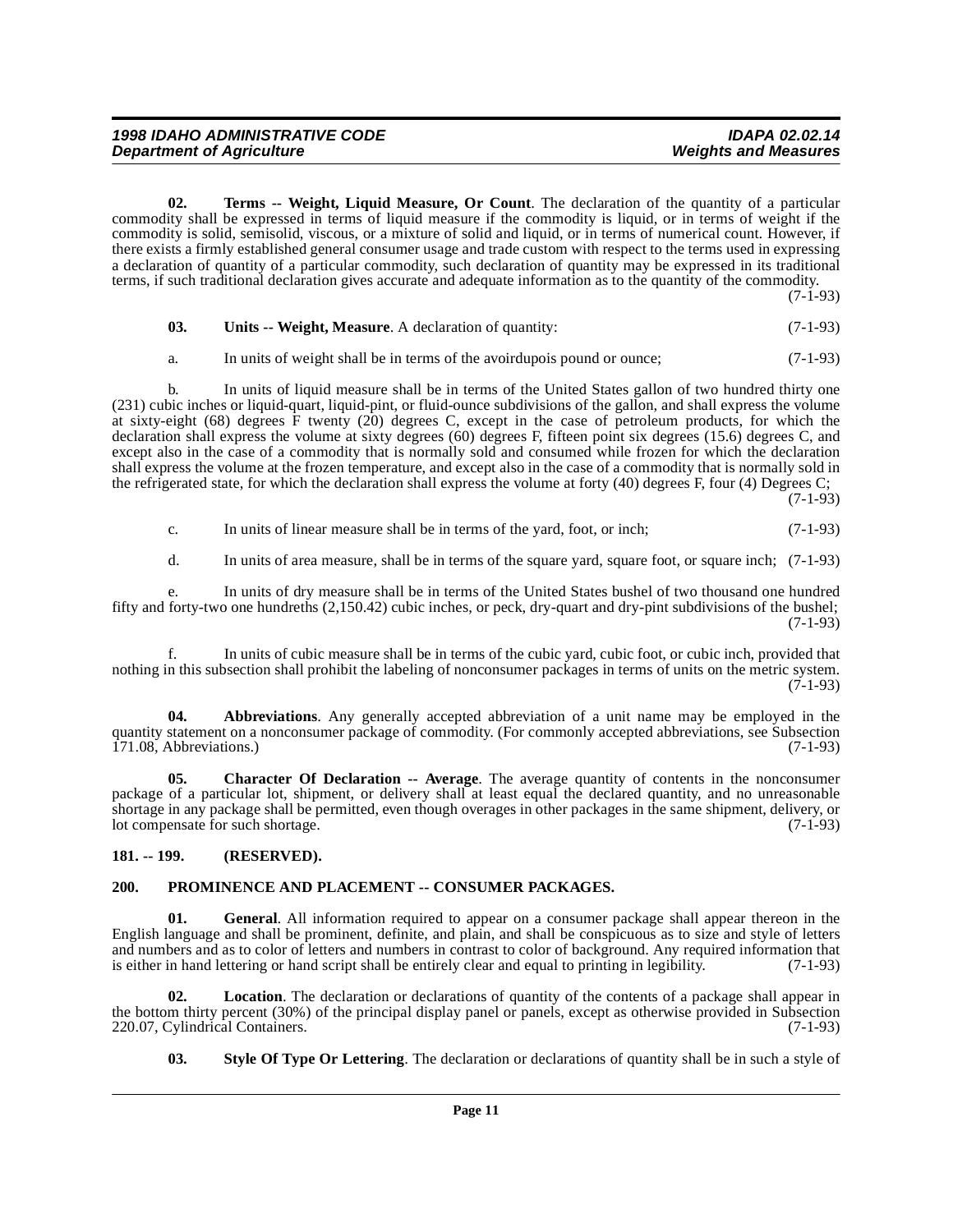### **1998 IDAHO ADMINISTRATIVE CODE IDAPA 02.02.14 Department of Agriculture**

type or lettering as to be boldly, clearly, and conspicuously presented with respect to other type, lettering, or graphic material on the package, except that a declaration of net quantity blown, formed or molded on a glass or plastic surface is permissible when all label information is blown, formed, or molded on the surface. (7-1-93) surface is permissible when all label information is blown, formed, or molded on the surface.

<span id="page-11-1"></span>**04. Color Contrast**. The declaration or declarations of quantity shall be in a color that contrasts conspicuously with its background, except that a declaration of net quantity blown, formed, or molded on a glass or plastic surface shall not be required to be presented in a contrasting color if no required label information is on the surface in a contrasting color. (7-1-93)

**05.** Free Area. The area surrounding the quantity declaration shall be free of printed information as (7-1-93) follows: (7-1-93)

<span id="page-11-5"></span><span id="page-11-2"></span>a. Above and below, by a space equal to at least the height of the lettering in the declaration: and (7-1-93)

b. To the left and right, by a space equal to twice the width of the letter "N" of the style and size of d in the declaration. (7-1-93) type used in the declaration.

**06. Parallel Quantity Declaration**. The quantity declaration shall be presented in such a manner as to be generally parallel to the declaration of identity and to the base on which the package rests as it is designed to be displayed. (7-1-93) displayed. (7-1-93)

<span id="page-11-0"></span>**07. Calculation Of Area Of Principal Display Panel For Purposes Of Type Size**. The square-inch area of the principal display panel shall be as follows: (7-1-93)

a. In the case of a rectangular container, one (1) entire side which properly can be considered to be the display panel, the product of the height times the width of that side; (7-1-93) principal display panel, the product of the height times the width of that side;

In the case of a cylindrical or nearly cylindrical container, forty percent (40%) of the product of the ainer times the circumference; or height of the container times the circumference; or

c. In the case of any other shaped container, forty percent (40%) of the total surface of the container, unless such container presents an obvious principal display panel (e.g., the top of a triangular or circular package of cheese, or the top of a can of shoe polish), the area shall consist of the entire such surface. (7-1-9 cheese, or the top of a can of shoe polish), the area shall consist of the entire such surface.

d. Determination of the principal display panel shall exclude tops, bottoms, flanges at tops and of cans. and shoulders and necks of bottles or jars. (7-1-93) bottoms of cans, and shoulders and necks of bottles or jars.

**08. Minimum Height Of Numbers And Letters**. The height of any letter or number in the required quantity declaration shall be not less than that shown in Subsection 200.10, Table 1 with respect to the square-inch area of the panel, and the height of each number of a common fraction shall meet one-half  $(1/2)$  the minimum height standards. (7-1-93) standards.  $(7-1-93)$ 

**09.** Numbers And Letters -- Proportion. No number or letter shall be more than three times as high as it is wide. (7-1-93) as it is wide.  $(7-1-93)$ 

### <span id="page-11-4"></span><span id="page-11-3"></span>**10. Minimum Height Of Numbers And Letters - Table 1**.

| Square-inch Area of<br><b>Principal Display Panel</b>                  | <b>Minimum Height of</b><br><b>Numbers and Letters</b> | Minimum Height: Label Information Blown,<br>Formed, or Molded on Surface of Container |
|------------------------------------------------------------------------|--------------------------------------------------------|---------------------------------------------------------------------------------------|
| 5 square inches and less                                               | $1/16$ inch                                            | $1/8$ inch                                                                            |
| Greater than 5 square inches and not<br>greater than 25 square inches. | inch                                                   | $3/16$ inch                                                                           |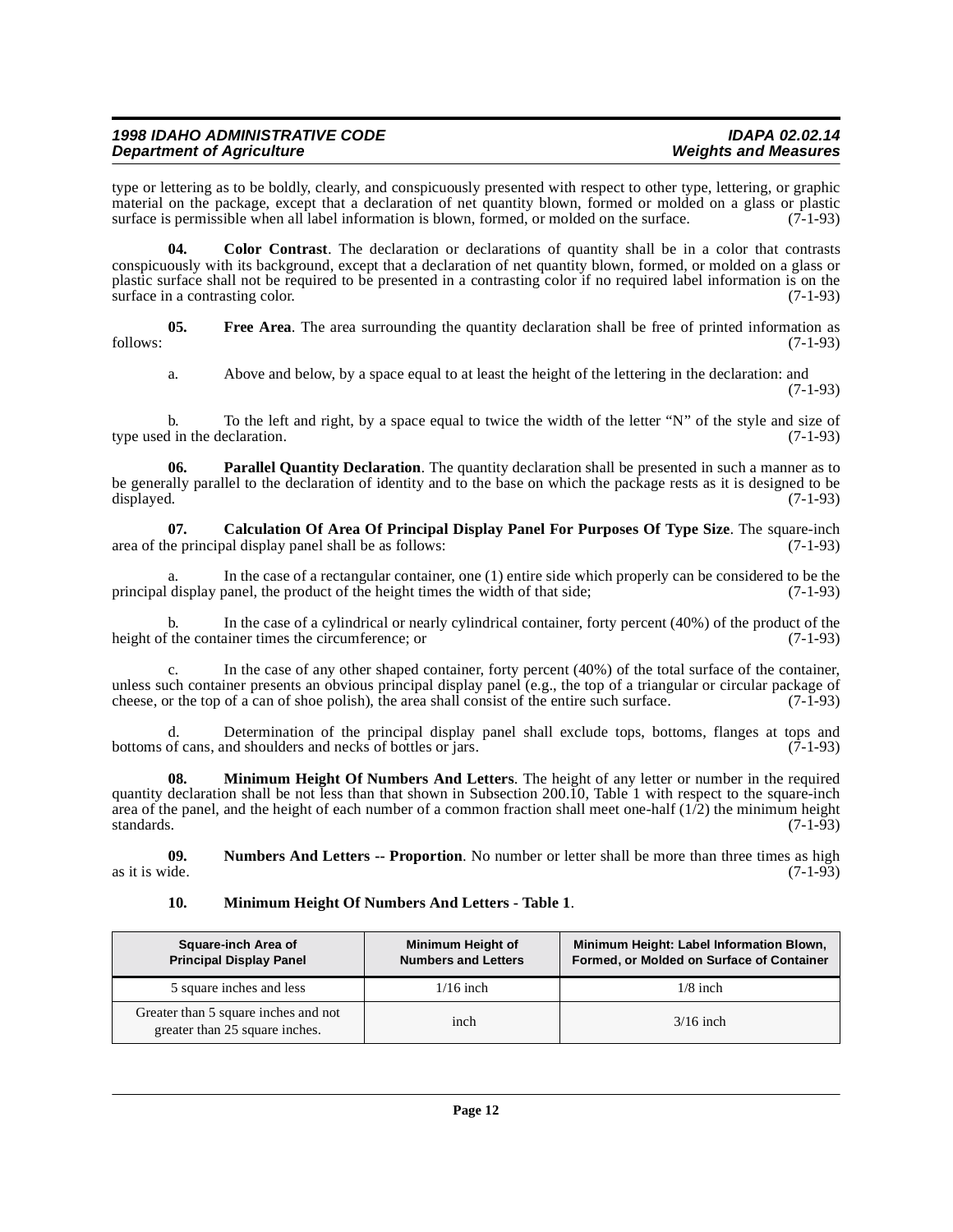### **1998 IDAHO ADMINISTRATIVE CODE IDAPA 02.02.14 Department of Agriculture**

| Square-inch Area of<br><b>Principal Display Panel</b>                     | <b>Minimum Height of</b><br><b>Numbers and Letters</b> | Minimum Height: Label Information Blown,<br>Formed, or Molded on Surface of Container |
|---------------------------------------------------------------------------|--------------------------------------------------------|---------------------------------------------------------------------------------------|
| Greater than 25 square inches and not<br>greater than 100 square inches.  | $3/16$ inch                                            | $1/4$ inch                                                                            |
| Greater than 100 square inches and not<br>greater than 400 square inches. | $1/4$ inch                                             | $5/16$ inch                                                                           |
| Greater than 400 square inches.                                           | $1/2$ inch                                             | $9/16$ inch                                                                           |

(7-1-93)

### <span id="page-12-0"></span>**201. -- 209. (RESERVED).**

### <span id="page-12-9"></span><span id="page-12-1"></span>**210. PROMINENCE AND PLACEMENT -- NONCONSUMER PACKAGES GENERAL.**

All information required to appear on a nonconsumer package shall be definitely and clearly stated thereon in the English language. Any required information that is either in hand lettering or hand script shall be entirely clear and equal to printing in legibility.

### <span id="page-12-2"></span>**211. -- 219. (RESERVED).**

### <span id="page-12-10"></span><span id="page-12-3"></span>**220. REQUIREMENTS -- SPECIFIC CONSUMER COMMODITIES, PACKAGES, CONTAINERS.**

<span id="page-12-6"></span>**01. Display Card Package**. For an individual package affixed to a display card, or for a commodity and display card together comprising a package, the type size of the quantity declaration is governed by the dimensions of the display card.  $(7-1-93)$ dimensions of the display card.

<span id="page-12-7"></span>**Eggs**. When cartons containing twelve (12) eggs have been designed so as to permit division in half by the retail purchaser, the required quantity declaration shall be so positioned as to have its context destroyed when the carton is divided.  $(7-1-93)$ 

<span id="page-12-4"></span>**03. Aerosols And Similar Pressurized Containers**. The declaration of quantity on an aerosol package, and on a similar pressurized package, shall disclose the net quantity of the commodity (including propellant), in terms of weight, that will be expelled when the instructions for use as shown on the container are followed. (7-1-93) followed. (7-1-93)

**04. Multi-Unit Packages**. Any package containing more than one (1) individual "commodity in package form" (see Subsection 151.01) of the same commodity shall bear on the outside of the package a declaration of the following:  $(7-1-93)$ 

<span id="page-12-8"></span>

| The number of individual units: | $(7-1-93)$ |  |
|---------------------------------|------------|--|
|                                 |            |  |

<span id="page-12-5"></span>b. The quantity of each individual unit; and  $(7-1-93)$ 

c. The total quantity of the contents of the multi-unit package, provided, that the requirement for a declaration of the total quantity of contents of a multi-unit package shall be effective with respect to those labels revised after the effective date of this rule. Any such declaration of total quantity shall not be required to include the parenthetical quantity statement of a dual quantity representation. (7-1-93)

**05. Combination Packages**. Any package containing individual units of dissimilar commodities (such as an antiquing kit, for example) shall bear on the label of the package a quantity declaration for each unit. (7-1-93)

<span id="page-12-11"></span>**06. Variety Packages**. Any package containing individual units of reasonably similar commodities (such as, for example, seasonal gift packages, variety packages of cereal) shall bear on the label of the package a declaration of the total quantity of commodity in the package. (7-1-93)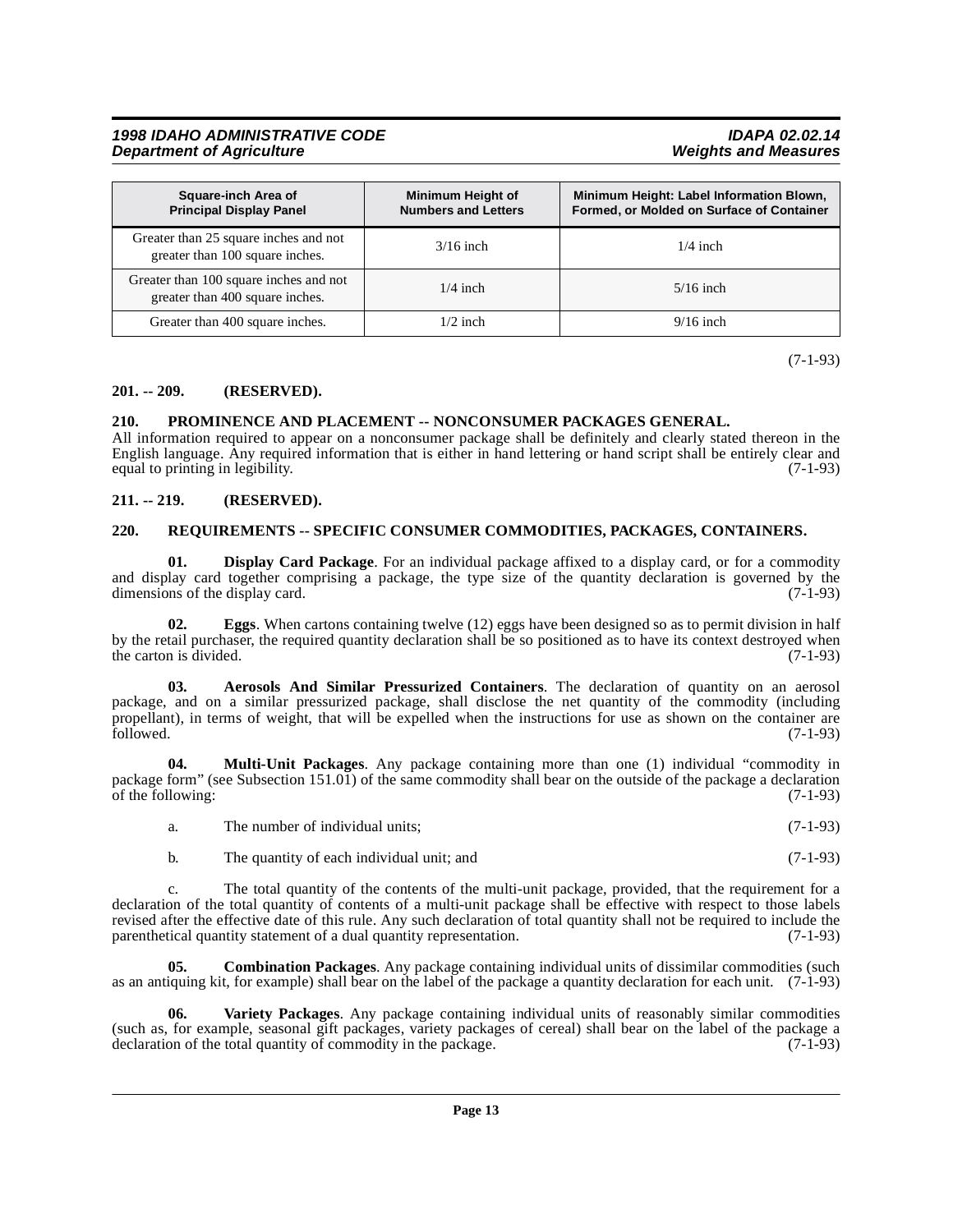<span id="page-13-4"></span>**07. Cylindrical Containers**. In the case of cylindrical or nearly cylindrical containers, information required to appear on the principal display panel shall appear within that forty percent (40%) of the circumference which is most likely to be displayed, presented, shown, or examined under customary conditions of display for retail  $s = (7-1-93)$ 

### <span id="page-13-0"></span>**221. -- 229. (RESERVED).**

### <span id="page-13-5"></span><span id="page-13-1"></span>**230. MEASUREMENT OF CONTAINER-TYPE COMMODITIES, HOW EXPRESSED.**

**01. General**. Commodities designed and sold at retail to be used as containers for other materials or objects, such as bags, cups, boxes, and pans, shall be labeled with the declaration of net quantity as follows: (7-1-93)

a. For bag-type commodities, in terms of count followed by linear dimensions of the bag (whether packaged in a perforated roll or otherwise). (7-1-93)

b. When the unit bag is characterized by two (2) dimensions because of the absence of a gusset, the width and length will be expressed in inches, except that a dimension of two (2) feet or more will be expressed in feet with any remainder in terms of inches or common or decimal fractions of the foot. (Example: "25 bags, 17 in x 20 in" or "100 bags, 20 in x 2 ft 6 in" or "50 bags, 20 in x 2-1/2 ft"). (7-1-93)

c. When the unit bag is gusseted, the dimensions will be expressed as width, depth, and length, in terms of inches, except that any dimension of two (2) feet or more will be expressed in feet with any remainder in terms of inches or the common or decimal fractions of the foot. (Examples: "25 bags, 17 in x 4 in x 20 in" or "100 bags,  $20 \text{ in } x \, 12 \text{ in } x \, 2 \cdot 1/2 \text{ ft}$ "). (7-1-93)

d. For other square, oblong, rectangular, or similarly shaped containers, in terms of count followed by length, width, and depth, except depth need not be listed when less than two (2) inches. (Example: "2 cake pans, 8 in  $x \& 0$  in" or "roasting pan, 12 in x  $8 \text{ in } x \& 3 \text{ in } "$ ).

For circular or other generally round-shaped containers, except cups, and the like in terms of count followed by diameter and depth, except depth need not be listed when less than two  $(2)$  inches. (Example: "4 pie pans, 8 in diameter x 4 in"). 8 in diameter  $x$  4 in").

<span id="page-13-3"></span>**02. Capacity**. When the functional use of the container is related by label references in standard terms of measure to the capability of holding a specific quantity of substance or class of substances such references shall be a part of the net quantity statement and shall specify capacity as follows: (7-1-93) a part of the net quantity statement and shall specify capacity as follows:

a. Liquid measure for containers which are intended to be used for liquids, semisolids, viscous materials, or mixtures of solids and liquids. The expressed capacity will be stated in terms of the largest whole unit (gallon, quart, pint, ounce), with any remainder in terms of the common or decimal fraction of that unit. (Example: Freezer Boxes  $^{4}$  boxes, 1-qt capacity, 5 in x 4 in x 3 in"). (7-1-93)

b. Dry measure for containers which are intended to be used for solids. The expressed capacity will be stated in terms of the largest whole unit (bushel, peck), with any remainder in terms of the common or decimal fraction of that unit. (Example: Leaf bags "8 bags, 6-bushel capacity, 3 ft  $x$  5 ft"). (7-1-93) fraction of that unit. (Example: Leaf bags "8 bags,  $6$ -bushel capacity, 3 ft x 5 ft").

Where containers are used as liners for other more permanent containers, in the same terms as are normally used to express the capacity of the more permanent container. (Example: Garbage Can Liners "10 liners, 2 ft 6 in x 3 ft 9 in, fits up to 30-gallon cans").  $(7-1-93)$ 

d. Notwithstanding the above requirements, the net quantity statement for containers such as cups will be listed in terms of count and liquid capacity per unit. (Example: "24 cups, 6 fl oz capacity"). For purposes of this section, the use of the terms "capacity," "diameter," and "fluid" is optional.  $(7-1-93)$ 

### <span id="page-13-2"></span>**231. -- 239. (RESERVED).**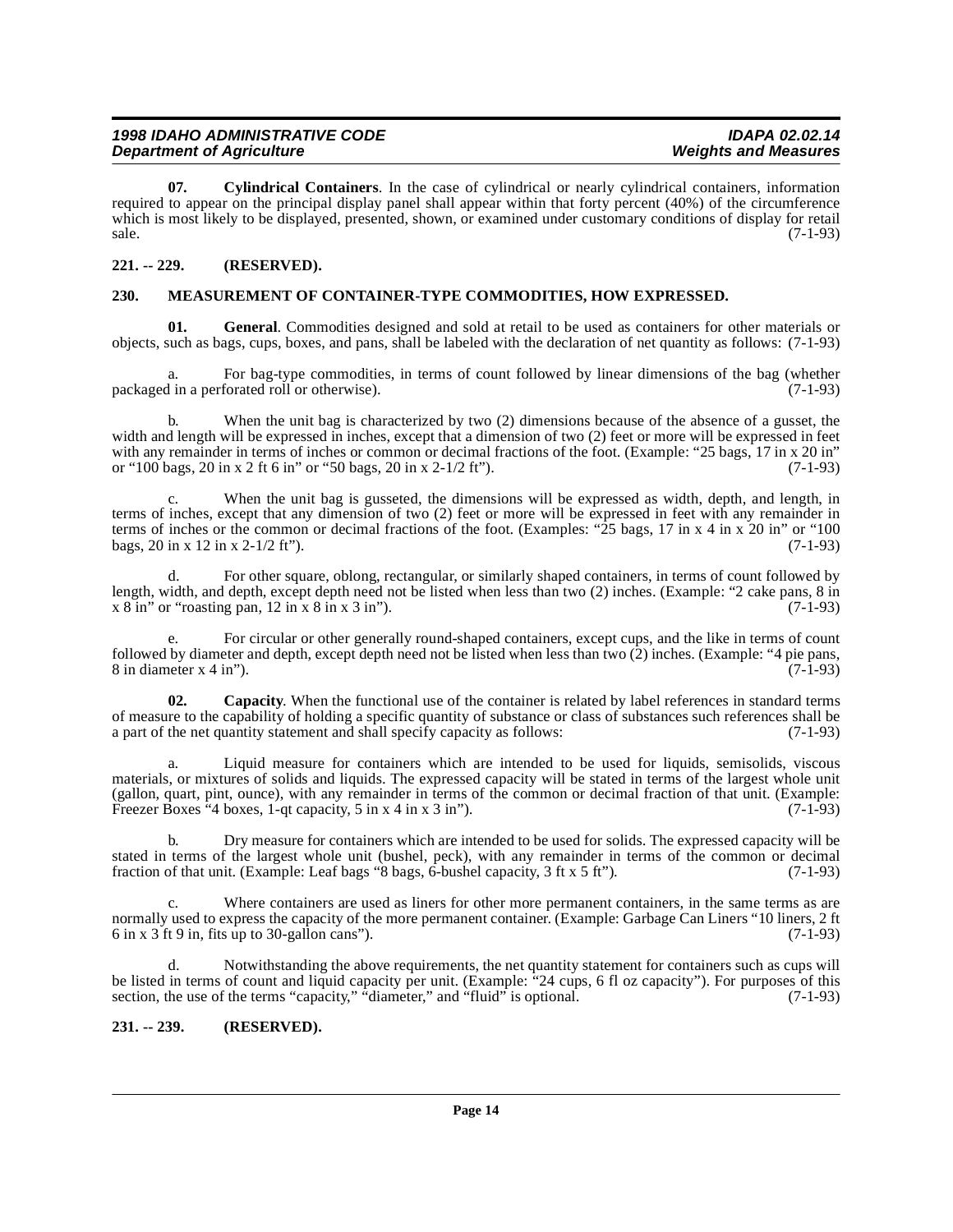### <span id="page-14-1"></span><span id="page-14-0"></span>**240. TEXTILE PRODUCTS, THREADS, AND YARNS.**

<span id="page-14-3"></span>**01. Wearing Apparel**. Wearing apparel (including nontextile apparel and accessories such as leather goods and footwear) sold as single-unit items, or if normally sold in pairs (such as hosiery, gloves, and shoes) sold as single-unit pairs, shall be exempt from the requirements for a net quantity statement by count, as required by Subsection 171.05 of this rule. (7-1-93)

<span id="page-14-2"></span>**02. Textiles**. Bedsheets, blankets, pillowcases, comforters, quilts, bedspreads, mattress covers and pads, afghans, throws, dresser and other furniture scarfs, tablecloths and napkins, flags, curtains, drapes, dish towels, dish cloths, towels, face cloths, utility cloths, bath mats, carpets and rugs, pot holders, fixture and appliance covers, non-rectangular diapers, slip covers, etc., shall be exempt from the requirements of Subsection 172.07 of this rule, provided that: (7-1-93) provided that:

The quantity statement for fitted sheets and mattress covers shall state, in inches, the length and width of the mattress for which the item is designed, such as "twin," "double," "king," etc. (Example: "Twin Fitted Sheet for thirty-nine by seventy-five (39 x 75) inch mattress") (7-1-93) Sheet for thirty-nine by seventy-five  $(39 \times 75)$  inch mattress")

b. The quantity statement for flat sheets shall state the size designation of the mattress for which the sheet is designed, such as "twin," "double," "king," etc. The quantity statement also shall state, in inches, the length and width of the mattress for which the sheet is designed, followed in parentheses by a statement, in inches, of the length and width of the sheet before hemming. (Example: "Double Flat Sheet for fifty-four by seventy-five (54 x 75) inch mattress (eighty-one by one hundred four (81 x 104) inch before hemming") (7-1-93) inch mattress (eighty-one by one hundred four  $(81 \times 104)$  inch before hemming")

c. The quantity statement for pillowcases shall state the size designation of the pillow for which the pillowcase is designed, such as "youth," "standard," and "queen," etc. The quantity statement also shall state, in inches, the length and width of the pillow for which the pillowcase is designed, followed in parentheses by a statement, in inches, of the length and width of the pillowcase before hemming. (Example: "Standard Pillowcase for twenty by twenty-six (20 x 26) inch pillow (forty-two by thirty-six (42 x 36) inch before hemming")) (7-1twenty by twenty-six (20 x 26) inch pillow (forty-two by thirty-six (42 x 36) inch before hemming"))

d. The quantity statement for blankets, comforters, quilts, bedspreads, mattress pads, afghans, and throws shall state, in inches, the length and width of the finished item. The quantity statement also may state the length of any ornamentation and the size designation of the mattress for which the item is designed, such as "twin,"<br>"double," "king," etc. (7-1-93) "double," "king," etc.

e. The quantity statement for tablecloths and napkins shall state, in inches, the length and width of the finished item. The quantity statement also may state parenthetically, in inches, the length and width of the items before hemming and properly identified as such. (7-1-93)

The quantity statement for curtains, drapes, flags, furniture scarfs, etc., shall state, in inches, the length and width of the finished item. The quantity statement also may state parenthetically, in inches, the length of any ornamentation. (7-1-93)

The quantity statement for carpets and rugs shall state, in feet, with any remainder in common or decimal fractions of the foot or in inches, the length and width of the item. The quantity statement also may state parenthetically, in inches, the length of any ornamentation.  $(7-1-93)$ parenthetically, in inches, the length of any ornamentation.

The quantity statement for woven dish towels, dish cloths, towels, face cloths, utility cloths, bath mats, etc., shall state, in inches, the length and width of the item. The quantity statement for such items, when knitted, need not state the dimensions. (7-1-93) need not state the dimensions.

i. The quantity statement for textile products such as pot holders, fixture and appliance covers, nonrectangular diapers, slip covers, etc., shall be stated in terms of count and may include size designations and dimensions. (7-1-93)

The quantity statement for other than rectangular textile products identified in Subsections 240.02.a. through 240.02.h. shall state the geometric shape of the product and the dimensions which are customarily used in describing such geometric shape. (Example: "Oval Tablecloth fifty-four by forty-two (54 x 42) inch"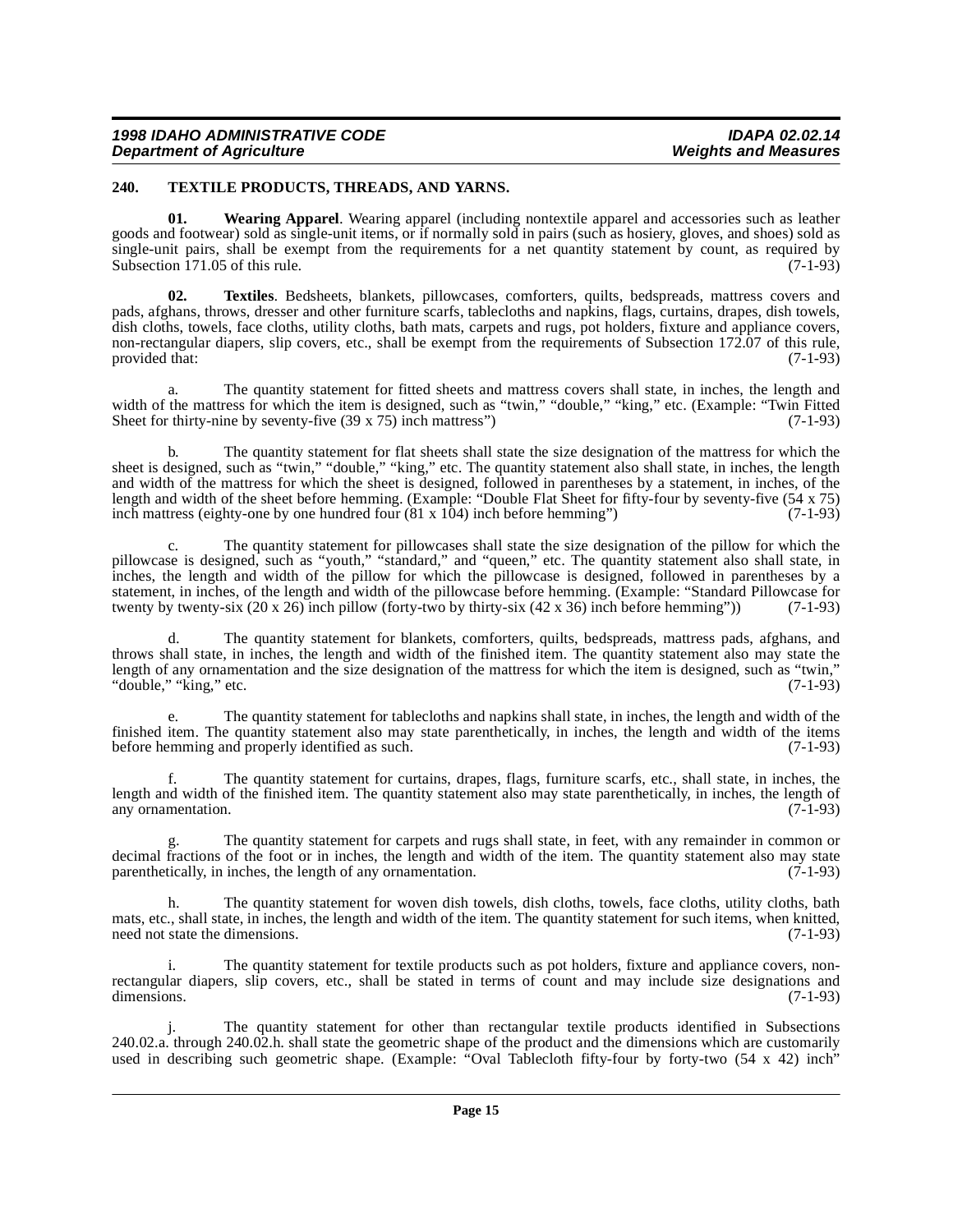|  |  | For an item with no declared dimension less than twenty-four (24) inches, a minus variation greater                    |  |  |  |  |  |            |
|--|--|------------------------------------------------------------------------------------------------------------------------|--|--|--|--|--|------------|
|  |  | than three percent $(3\%)$ of a declared dimension and a plus variation greater than six percent $(6\%)$ of a declared |  |  |  |  |  |            |
|  |  | dimension should be considered unreasonable.                                                                           |  |  |  |  |  | $(7-1-93)$ |

b. For an item with a declared dimension less than twenty-four (24) inches, a minus variation greater than six percent (6%) of a declared dimension and a plus variation greater than twelve percent (12%) of a declared dimension should be considered unreasonable. (7-1-93)

**04. Exemption -- Variety Textile Packages**. Variety packages of textiles which are required by reason of Subsection 171.06 to provide a combination declaration stating the quantity of each individual unit, shall be exempt from the requirements in this rule for the following:  $(7-1-93)$ exempt from the requirements in this rule for the following:

- <span id="page-15-2"></span>a. Location (see Subsection 200.02); or (7-1-93)
- b. Free area (see Subsection 200.05); or (7-1-93)

<span id="page-15-5"></span>c. Minimum height of numbers and letters. (see Subsection 200.08). (7-1-93)

**05. Sewing Threads, Handicraft Threads, And Yarns**. Sewing and handicraft threads shall be from the requirements of Subsections 172.02.a. through 172.02.d. of this rule, provided that: (7-1-93) exempt from the requirements of Subsections 172.02.a. through 172.02.d. of this rule, provided that:

a. The net quantity statement for sewing and handicraft threads shall be expressed in terms of yards. (7-1-93)

b. The net quantity statement for yarns shall be expressed in terms of weight. (7-1-93)

c. Thread products may, in lieu of name and address, bear a trademark, symbol, brand, or other mark that positively identifies the manufacturer, packer, or distributor, provided that such marks, employed to identify the vendor, shall be filed with the Director. vendor, shall be filed with the Director.

d. Each unit of industrial thread shall be marked to show its net measure in terms of yards or its net weight in terms of avoirdupois pounds or ounces, except that ready-wound bobbins which are not sold separately, shall not be required to be individually marked but the package containing such bobbins shall be marked to show the number of bobbins contained therein and the net yards of thread on each bobbin. (7-1-93)

### <span id="page-15-0"></span>**241. -- 249. (RESERVED).**

### <span id="page-15-3"></span><span id="page-15-1"></span>**250. EXEMPTIONS.**

**01. General**. Whenever any consumer commodity or package of consumer commodity is exempted from the requirements for dual quantity declaration, the net quantity declaration required to appear on the package shall be in terms of the largest whole unit (except see Subsection 220.04.c., Multi-Unit Packages). (7-1-93)

<span id="page-15-4"></span>

| 02.<br><b>Random Packages.</b> A random package bearing a label conspicuously declaring: | $(7-1-93)$ |
|------------------------------------------------------------------------------------------|------------|
|------------------------------------------------------------------------------------------|------------|

- a. The net weight; (7-1-93)
- b. The price per pound, or other unit of weight, measure or count; and (7-1-93)
- c. The total price shall be exempt from the type size, dual declaration, placement, and free area

## **1998 IDAHO ADMINISTRATIVE CODE IDAPA 02.02.14 Department of Agriculture**

representing the maximum length and width in this case). (7-1-93)

<span id="page-15-6"></span>**03. Textiles -- Variations From Declared Dimensions**. (7-1-93)

```
count, shall be accompanied by the term "irregular dimensions" and the minimum size of such remnants. (7-1-93)
```
k. The quantity statement for packages of remnants of textile products of assorted sizes, when sold by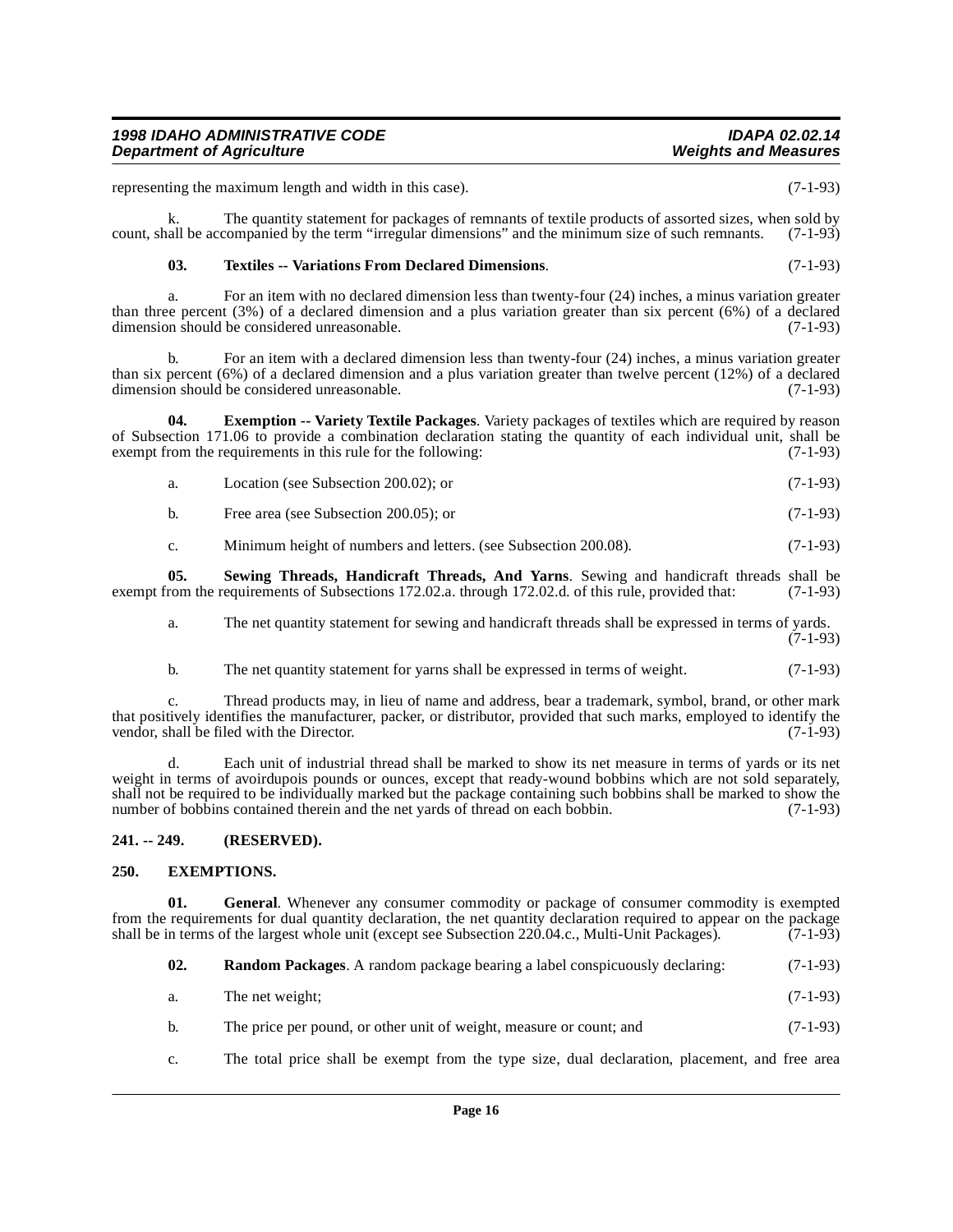requirements of this rule. In the case of a random package packed at one place for subsequent sale at another, neither the price per unit of weight nor the total selling price need appear on the package, provided the package label includes both such prices at the time it is offered or exposed for sale at retail. This exemption shall also apply to uniform weight packages of cheese and cheese products labeled in the same manner and by the same type of equipment as random packages exempted by this section.

<span id="page-16-6"></span>**03. Small Confections**. Individually wrapped pieces of "penny candy" and other confectionery of less than one-half (1/2) ounce net weight per individual piece shall be exempt from the labeling requirements of this rule when the container in which such confectionery is shipped is in conformance with the labeling requirements of this rule. Similarly, when such confectionery items are sold in bags or boxes, such items shall be exempt from the labeling requirements of this rule including the required declaration of net quantity of contents, when the declaration of the bag or box meets the requirements of this rule. (7-1-93) bag or box meets the requirements of this rule.

<span id="page-16-3"></span>**04. Individual Servings**. Individual-serving-size packages of foods containing less than one-half (1/2) ounce or less than one-half (1/2) fluid ounce for use in restaurants, institutions, and passenger carriers, and not intended for sale at retail, shall be exempt from the required declaration of net quantity of contents specified in this rule. (7-1-93)

<span id="page-16-1"></span>**05. Cuts, Plugs, And Twists Of Tobacco And Cigars**. When individual cuts, plugs, and twists of tobacco and individual cigars are shipped or delivered in containers that conform to the labeling requirements of this rule, such individual cuts, plugs, and twists of tobacco and cigars shall be exempt from such labeling requirements.

(7-1-93)

<span id="page-16-5"></span>**06. Reusable (Returnable) Glass Containers**. Nothing in this rule shall be deemed to preclude the continued use of reusable (returnable) glass containers; provide, that such glass containers ordered after the effective date of this rule shall conform to all requirements of this rule. (7-1-93) date of this rule shall conform to all requirements of this rule.

<span id="page-16-0"></span>**07. Cigarettes And Small Cigars**. Cartons of cigarettes and small cigars, containing ten (10) individual packages of twenty (20), labeled in accordance with the requirements of this rule shall be exempt from the requirements set forth in Subsection 200.02, Location, Subsection 200.08, Minimum Height of Numbers and Letters, and Subsection 220.04, Multi-Unit Packages, provided that such cartons bear a declaration of the net quantity of commodity in the package.  $(7-1-93)$ 

<span id="page-16-4"></span>**08. Packaged Commodities With Labeling Requirements Specified In Federal Law**. Packages of meat and meat products, poultry and poultry products, tobacco and tobacco products, insecticides, fungicides, rodenticides, alcoholic beverages, and seeds shall be exempt from the requirements set forth in Subsection 172.03, Weight: Dual Quantity Declaration; Subsection 172.04, Fluid Measure: Dual Quantity Declaration; Subsection 172.05, Length Measure: Dual Quantity Declaration; Subsection 172.06, Area Measure: Dual Quantity Declaration; Subsection 200.02, Location; and Subsection 200.08, Minimum Height of Numbers and Letters, provided that quantity labeling requirements for such products are specified in Federal Law, so as to follow reasonably sound principles of providing consumer information. (7-1-93)

### <span id="page-16-2"></span>**09. Fluid Dairy Products, Ice Cream, And Similar Frozen Desserts**. (7-1-93)

a. When packaged in one-half (1/2) liquid pint and one-half (1/2) gallon containers, are exempt from the requirements for stating net contents of eight (8) fluid ounces and sixty-four (64) fluid ounces, which may be expressed as one-half  $(1/2)$  pint and one-half  $(1/2)$  gallon, respectively. (7-1-93)

b. When packaged in one (1) liquid pint, one (1) liquid quart, and one-half  $(1/2)$  gallon containers, are exempt from the dual net contents declaration requirements of Subsection 172.04, Fluid Measure: Dual Quantity<br>Declaration. (7-1-93) Declaration. (7-1-93)

c. When measured by and packaged in one-half (1/2) liquid pint, one (1) liquid pint, one (1) liquid quart, one-half (1/2) gallon and one (1) gallon measure containers as defined in "Measure Container Code of National Bureau of Standards, or its successor organization, the National Institute of Standards and Technology, Handbook 44", are exempt from the requirement of Subsection 200.02, Location, that the declaration of net contents be located within the bottom thirty percent (30%) of the principal display panel. (7-1-93) within the bottom thirty percent  $(30%)$  of the principal display panel.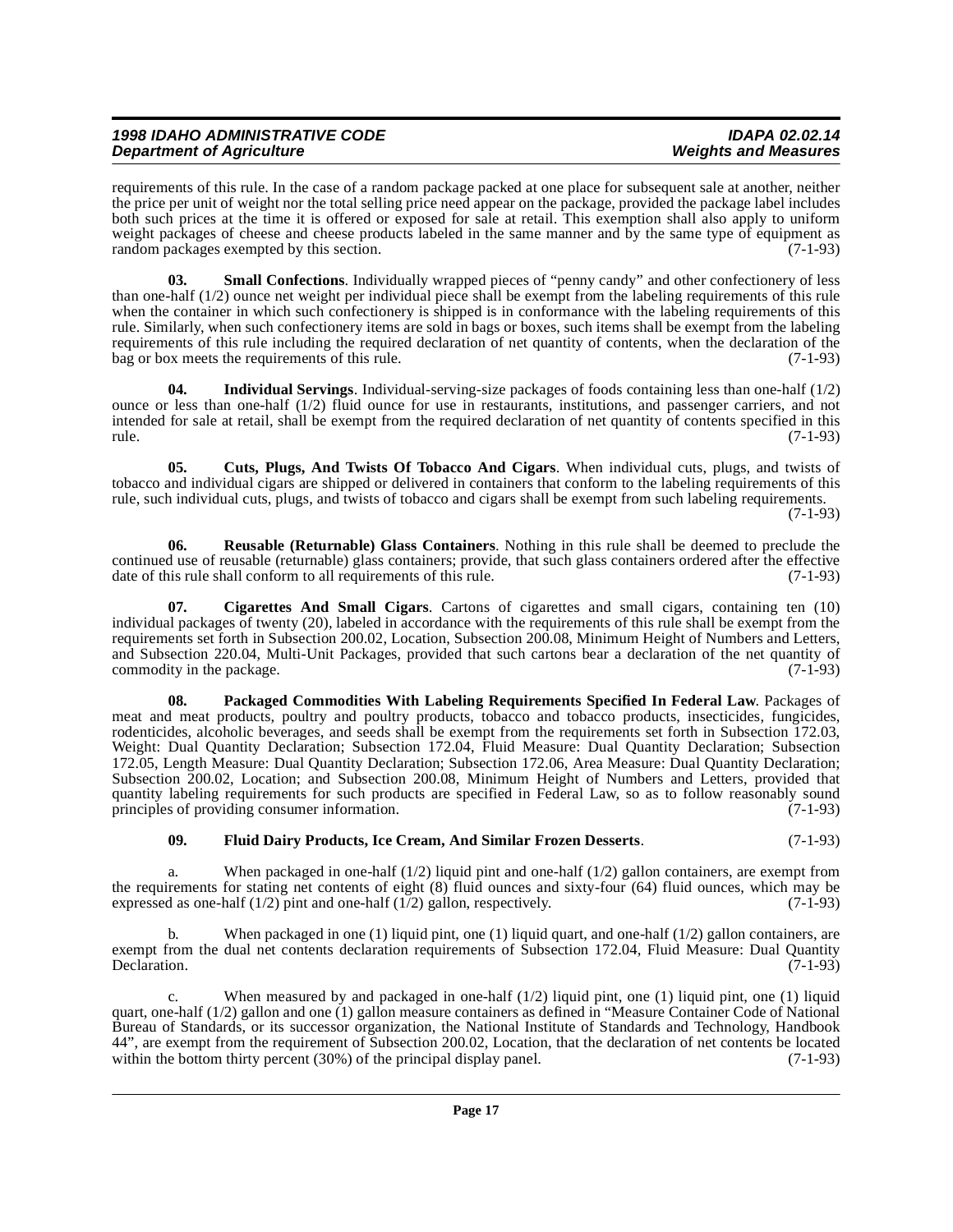d. Milk and milk products when measured by and packaged in glass or plastic containers of one-half  $(1/2)$  liquid pint, one  $(1)$  liquid pint, one  $(1)$  liquid quart, one-half  $(1/2)$  gallon, and one  $(1)$  gallon capacities are exempt from the placement requirement of Subsection 200.02, Location, that the declaration of net contents be located within the bottom thirty percent (30%) of the principal display panel, provided that other required label information is conspicuously displayed on the cap or outside closure, and the required net quantity of contents declaration is conspicuously blown, formed, or molded on, or permanently applied to that part of the glass or plastic container that is at or above the shoulder of the container.  $(7-1-93)$ 

### <span id="page-17-3"></span>**10. Single Strength And Less Than Single Strength Fruit Juice Beverages, Imitations Thereof,** And Drinking Water. (7-1-93)

a. When packaged in glass, plastic, or fluid milk type paper containers of eight (8) and sixty-four (64) fluid ounce capacity, are exempt from the requirements of Subsection 171.07.b., Units: Weight, Measure, to the extent that net contents of eight (8) fluid ounces and sixty-four (64) fluid ounces (or two (2) quarts) may be expressed as one-half  $(1/2)$  pint (or half pint) and one-half  $(1/2)$  gallon (or half gallon), respectively. (7-1-93)

When packaged in glass, plastic, or fluid milk type paper containers of one (1) pint, one (1) quart, and one-half (1/2) gallon capacities, are exempt from the dual net contents declaration requirements of Subsection 172.04, Fluid Measure: Dual Quantity Declaration. (7-1-93)

When packaged in glass or plastic containers of one-half  $(1/2)$  pint, one  $(1)$  pint, one  $(1)$  quart, one  $(1/2)$  gallon, and one  $(1)$  gallon capacities, are exempt from the placement requirement of Subsection 200.02, Location, that the declaration of net contents be located within the bottom thirty percent (30%) of the principal display panel; provided that other required label information is conspicuously displayed on the cap or outside closure and the required net quantity of contents declaration is conspicuously blown, formed, or molded into or permanently applied to that part of the glass or plastic container that is at or above the shoulder of the container. applied to that part of the glass or plastic container that is at or above the shoulder of the container.

**11. Soft-Drink Bottles**. Bottles of soft drinks shall be exempt from the placement requirements for the on of: declaration of:

<span id="page-17-4"></span><span id="page-17-2"></span>a. Identity, when such declaration appears on the bottle closure; and (7-1-93)

b. Quantity, when such declaration is blown, formed, or molded on or above the shoulder of the r and when all other information required by this rule appears only on the bottle closure. (7-1-93) container and when all other information required by this rule appears only on the bottle closure.

**12. Multi-Unit Soft Drink Packages**. Multi-unit packages of soft drinks are exempt from the requirement for a declaration of:  $(7-1-93)$ 

a. Responsibility, when such declaration appears on the individual units and is not obscured by the multi-unit packaging, or when the outside container bears a statement to the effect that such declaration will be found on the individual units inside; and (7-1-93)

b. Identity, when such declaration appears on the individual units and is not obscured by the multi-unit packaging. (7-1-93)

<span id="page-17-0"></span>**13.** Butter. When packaged in four (4) ounce, eight (8) ounce, and one (1) pound units with continuous label copy wrapping, butter is exempt from the requirements that the statement of identity (Subsection 170.01) and the net quantity declaration (Subsection 200.06) be generally parallel to the base of the package. When packaged in eight (8) ounce and one (1) pound units, butter is exempt from the requirement for location (Subsection 200.02) of net quantity declaration and, when packaged in one (1) pound units, is exempt from the requirement for dual quantity declaration (Subsection 172.03). (7-1-93)

<span id="page-17-1"></span>**14. Eggs**. Carton containing twelve (12) eggs shall be exempt from the requirement for location (Subsection 200.02) of net quantity declaration. When such cartons are designed to permit division in half, each half  $(1/2)$  shall be exempt from the labeling requirements of this rule if the undivided carton conforms to all such requirements.  $(7-1-93)$ requirements.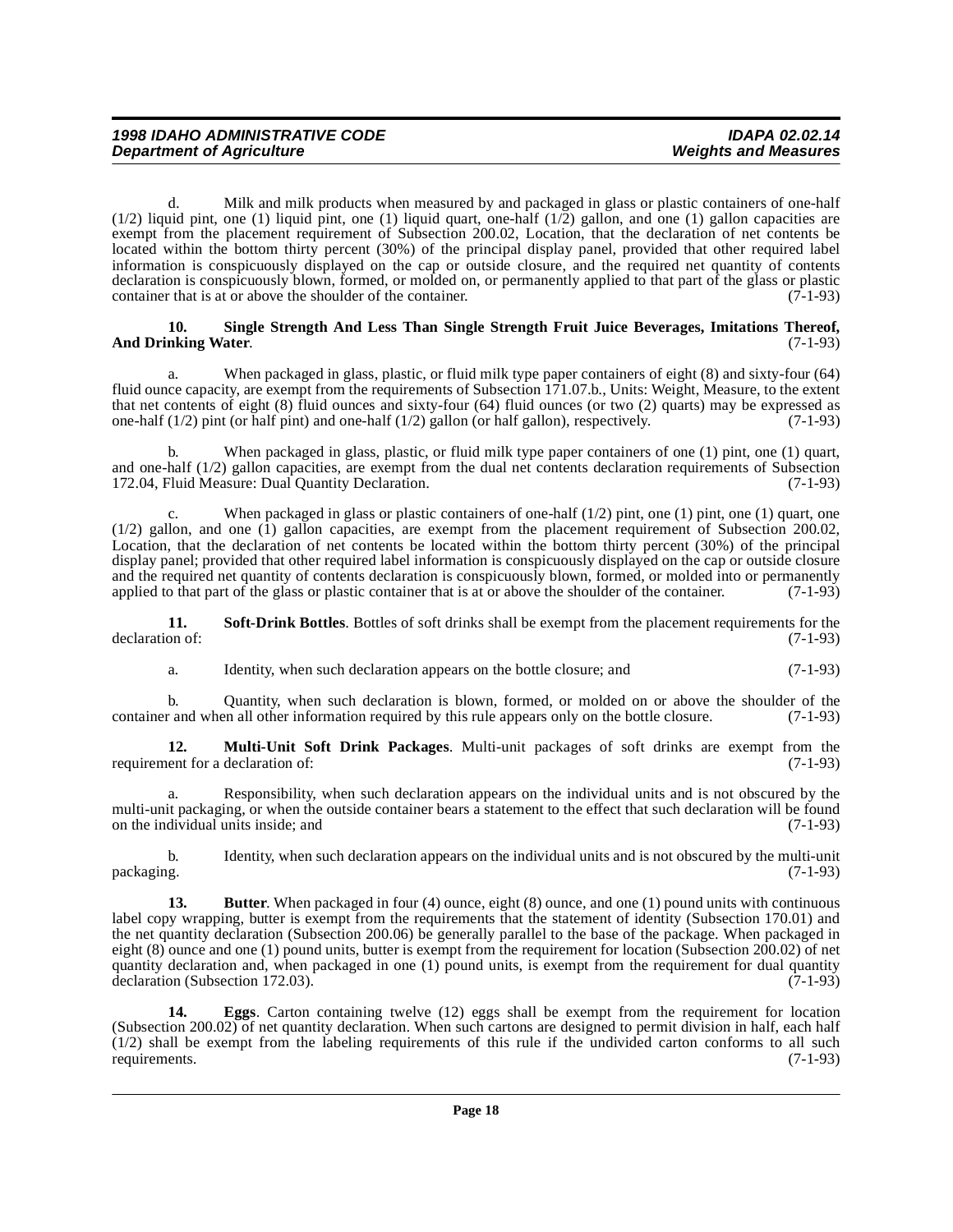<span id="page-18-5"></span>**15. Flour**. Packages of wheat flour packaged in units of two (2), five (5), ten (10), twenty-five (25), fifty (50), and one-hundred (100) pounds shall be exempt from the requirement in this rule or location (Subsection 200.02) of the net quantity declaration and, when packaged in units of two (2) pounds, shall be exempt also from requirement for a dual quantity declaration (Subsection 172.03). (7-1-93)

<span id="page-18-9"></span>**16. Small Packages**. On a principal display panel of five (5) square inches or less, the declaration of quantity need not appear in the bottom thirty (30%) of the principal display panel if that declaration satisfies the other requirements of this rule.

**17. Decorative Containers**. The principal display panel of a cosmetic marketed in a "boudoir-type" container including decorative cosmetic containers of the "cartridge," "pill box," "compact," or "pencil" variety, and those with a capacity of one-fourth (1/4) ounce or less, may be a tear-away tag or tape affixed to the decorative container and bearing the mandatory label information as required by this rule. (7-1-93)

<span id="page-18-4"></span><span id="page-18-2"></span>**18.** Combination Packages. Combination packages are exempt from the requirements in this rule for: (7-1-93)

- a. Location (see Subsection 200.02);  $(7-1-93)$
- b. Free area (see Subsection 200.05); and  $(7-1-93)$

<span id="page-18-6"></span>c. Minimum height of numbers and letters (see Subsection 200.08). (7-1-93)

**19. Margarine**. Margarine in one (1) pound rectangular packages, except for packages containing whipped or soft margarine or packages containing more than four (4) sticks, shall be exempt from the requirement in this rule for location (see Subsection 200.02) of the net quantity declaration, and shall be exempt from the requirement for a dual quantity declaration (see Subsection 172.03). requirement for a dual quantity declaration (see Subsection  $172.03$ ).

<span id="page-18-3"></span>**20.** Corn Flour. Corn flour packaged in conventional five (5), ten (10), twenty-five (25), fifty (50), and one-hundred (100) pound bags shall be exempt from the requirement in this rule for location (see Subsection 200.02) of the net quantity declaration. (7-1-93)

<span id="page-18-8"></span>**21. Prescription And Insulin Containing Drugs**. Prescription and insulin containing drugs subject to the provisions of Section  $503(b)(1)$  or 506 of the Federal Food, Drug, and Cosmetic Act shall be exempt from the provisions of this rule. (7-1-93) provisions of this rule.

<span id="page-18-1"></span>**22. Camera Film**. Camera film packaged and labeled for retail sale is exempt from the net quantity statement requirements of this rule which specify how measurement of commodities should be expressed, provided that: (7-1-93)  $\text{that:} \quad (7-1-93)$ 

a. The net quantity of contents on packages of movie film and bulk still film is expressed in terms of the number of lineal feet of usable film contained therein. (7-1-93)

b. The net quantity of contents on packages of still film is expressed in terms of the number of exposures the contents will provide. The length and width measurements of the individual exposures, expressed in millimeters or inches, are authorized as an optional statement. (Example: "36 exposures, 36 x 24 mm" or "12 exposures,  $2-1/4 \times 2-1/4$  in"). (7-1-93)

<span id="page-18-7"></span>**23. Paints And Kindred Products**. Paints, varnishes, lacquers, thinners, removers, oils, resins, and solvents, when packed in one (1) liquid pint and one (1) liquid quart units shall be exempt from the dual quantity declaration requirements of Subsection 172.04. (7-1-93)

<span id="page-18-0"></span>**24. Automotive Cooling System Antifreeze**. Antifreeze, when packed in one (1) liquid quart units, in metal or plastic containers, shall be exempt from the dual quantity declaration requirements of Subsection 172.04. (7-1-93)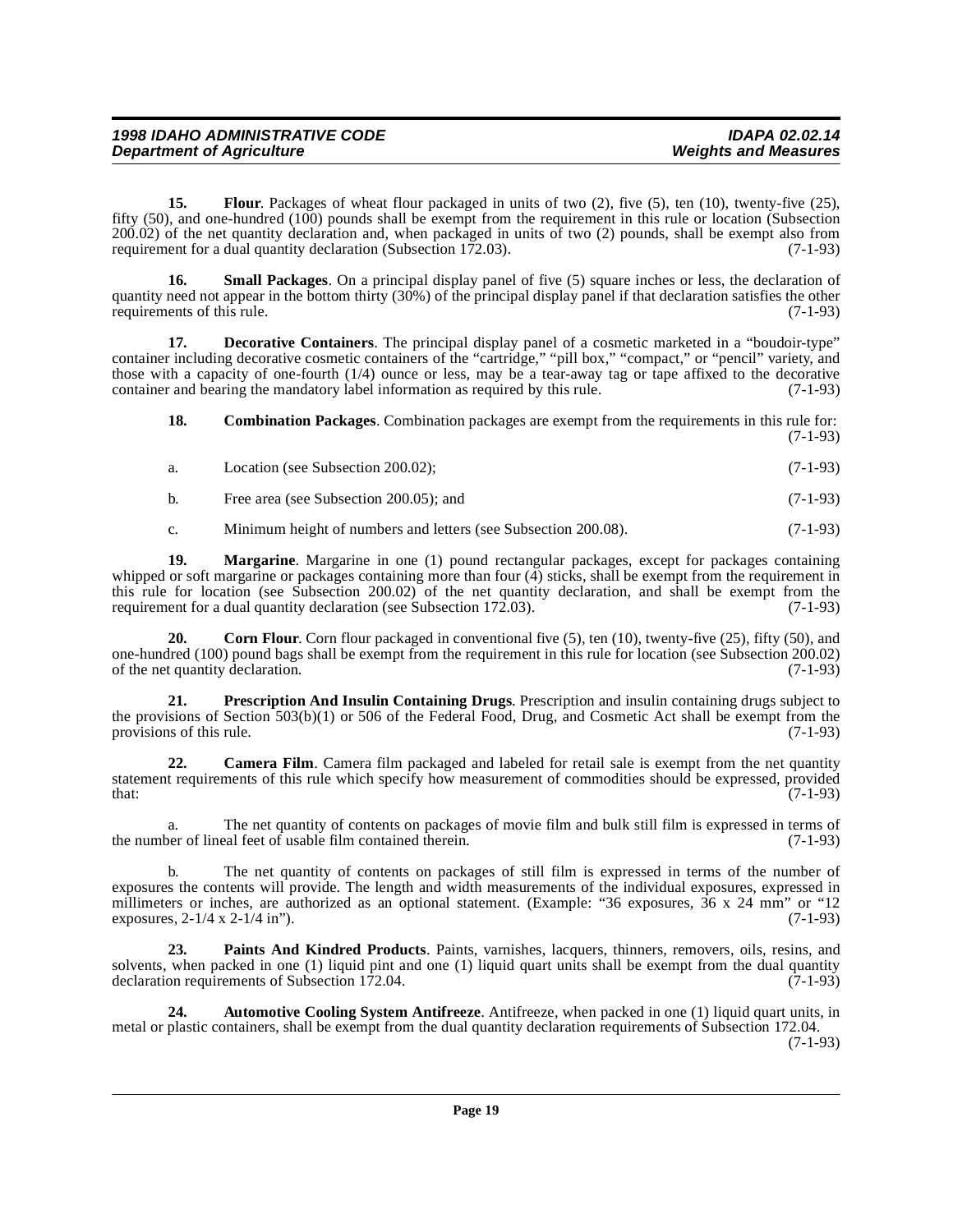### <span id="page-19-11"></span><span id="page-19-10"></span>**01. Packaging Variations**. (7-1-93)

**Department of Agriculture** 

<span id="page-19-1"></span><span id="page-19-0"></span>**251. -- 259. (RESERVED).**

a. Variations from Declared Net Quantity. Variations from the declared net weight, measure, or count shall be permitted when caused by unavoidable deviations in weighing, measuring, or counting the contents of individual packages that occur in good packaging practice, but such variations shall not be permitted to such extent that the average of the quantities in the packages of a particular commodity, or a lot of the commodity that is kept, offered, or exposed for sale, or sold, is below the quantity stated, and no unreasonable shortage in any package shall be permitted, even though overages in other packages in the same shipment, delivery, or lot compensate for such shortage. Variations above the declared quantity shall not be unreasonably large. (7-1-93)

<span id="page-19-9"></span>**25. Motor Oils**. Motor oils, when packed in one (1) liquid quart units, shall be exempt from the dual

quantity declaration requirements of Subsection 172.04. Additionally, motor oil in one (1) liquid quart, one (1) gallon, one and one-fourth (1-1/4) gallon, two (2) gallon, and two and one-half (2-1/2) gallon units, bearing the principal display panel on the body of the container, is exempt from the requirements of Subsection 170.01 through 170.03. Identity, to the extent that the SAE grade is required to appear on the principal display panel, provided the SAE grade appears on the can lid and is expressed in letters and numerals in type size of at least one-fourth (1/4) inch. (7-1-93)

b. Variations Resulting from Exposure. Variations from the declared weight or measure shall be permitted when caused by ordinary and customary exposure to conditions that normally occur in good distribution practice and that unavoidably result in change of weight or measure, but only after the commodity is introduced into intrastate commerce, provided that the phrase "introduced into intrastate commerce" as used in this paragraph shall be construed to define the time and the place at which the first sale and delivery of a package is made within the state, the delivery being either:

<span id="page-19-7"></span>i. Directly to the purchaser or to his agent; or (7-1-93)

ii. To a common carrier for shipment to the purchaser, and this paragraph shall be construed as requiring that, so long as a shipment, delivery, or lot of packages of a particular commodity remains in the possession or under the control of the packager or the person who introduces the package into intrastate commerce, exposure variations shall not be permitted. (7-1-93)

**02. Magnitude Of Permitted Variations**. The magnitude of variations permitted under Section 260 of this rule shall, in the case of any shipment, delivery, or lot, be determined by the facts in the individual case. (7-1-93)

### <span id="page-19-2"></span>**261. -- 269. (RESERVED).**

## <span id="page-19-8"></span><span id="page-19-3"></span>**270. MISLEADING PACKAGES.**

No commodity in package form shall be so wrapped, nor shall it be in a container so made, formed, or filled as to mislead the purchaser as to the quantity of the package, and the contents of a container shall not fall below such reasonable standard of fill as may have been prescribed for the commodity in question by the Director. (7-1-93)

### <span id="page-19-6"></span><span id="page-19-4"></span>**271. ADVERTISING PACKAGES FOR SALE.**

Whenever a packaged commodity is advertised in any manner with the retail price stated, there shall be closely and conspicuously associated with the retail price a declaration of quantity as is required by law or rule to appear on the package. Where a dual declaration is required, only the declaration that sets forth the quantity in terms of the smaller unit of weight or measure need appear in the advertisement. And provided further, that there shall not be included as part of the package declaration required under this section such qualifying terms as "when packed," "minimum," "not less than," or any other terms of similar import, nor any term qualifying a unit of weight, measure, or count (for example, "jumbo," "giant," "full," and the like) that tends to exaggerate the amount of commodity in the package.

(7-1-93)

## <span id="page-19-5"></span>**272. -- 299. (RESERVED).**

# **1998 IDAHO ADMINISTRATIVE CODE IDAPA 02.02.14**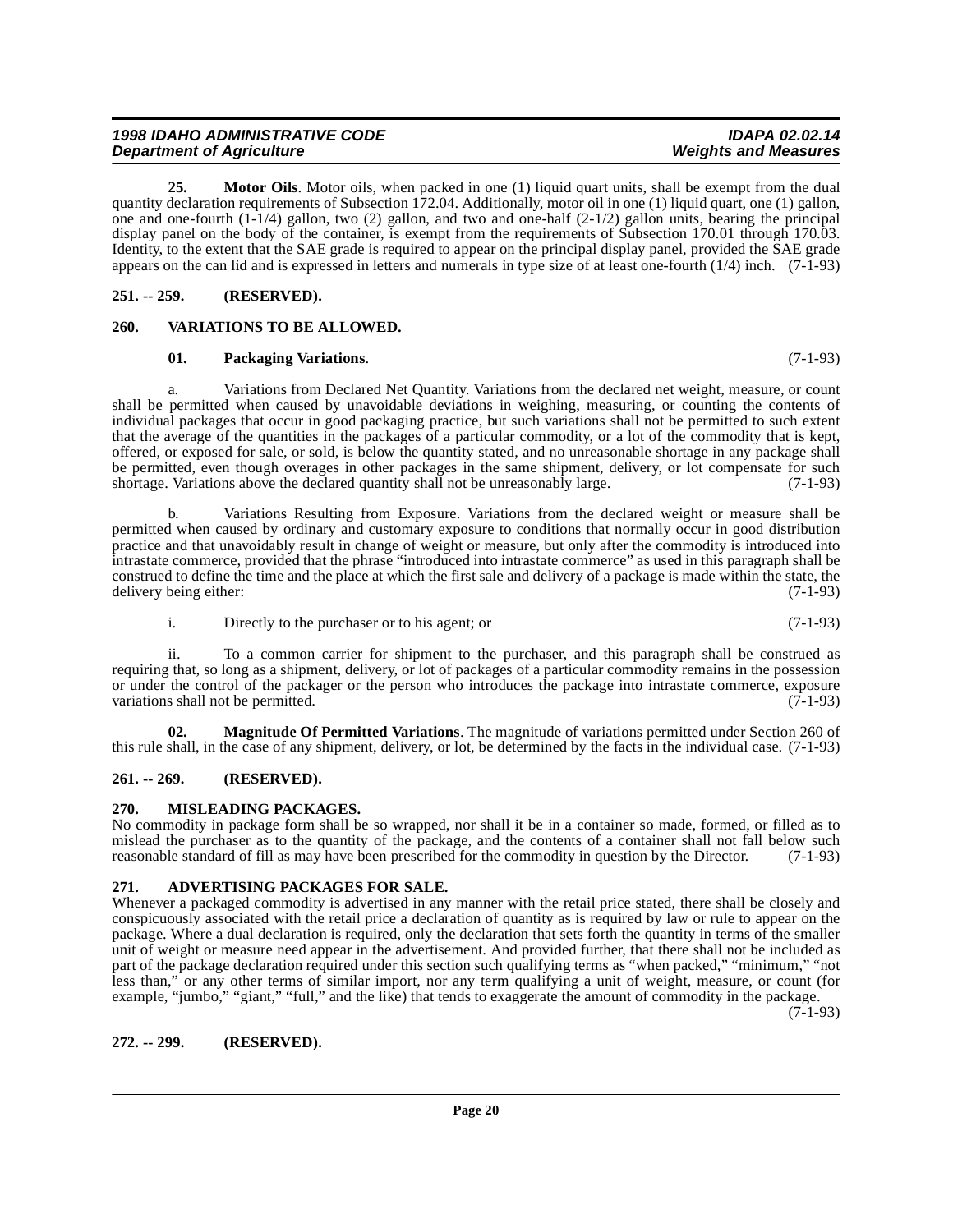### <span id="page-20-6"></span><span id="page-20-0"></span>**300. PETROLEUM PRODUCTS.**

<span id="page-20-2"></span>**01. Liquefied Petroleum**. Liquefied petroleum gas shall be considered to be a petroleum product and shall be sold only by weight or liquid measure as provided in Sections 71-232 and 71-241, Idaho Code, of the Idaho Weights and Measures Law. (7-1-93)

<span id="page-20-4"></span>**02. Metering System Installation**. A liquefied petroleum gas metering system installation shall be complete, that is, so installed to insure that liquefied petroleum gas is maintained in a liquid state while being metered. This includes an adequate means for vapor elimination upstream of meter and a properly installed and functioning differential valve downstream from meter. (7-1-93)

<span id="page-20-3"></span>**03. Maintaining Scales**. Scales used for liquefied petroleum gas bottle filling shall be maintained in an adequate and accurate functioning condition. This means the periodic checking by a competent scale repairman, and checked regularly by your company's serviceman for any foreign material and clearances around lever system and working parts. Scales shall be installed so that they are protected against weather effects so that weight value indicating elements can be accurately read. (7-1-93)

<span id="page-20-7"></span><span id="page-20-5"></span><span id="page-20-1"></span>**04. Gauge Stick Measurement**. Petroleum products shall not be sold by gauge stick measurement.

(7-1-93)

**05. Single Meters**. Trucks with a single meter which are used to meter oils and gasolines shall be calibrated and adjusted on one of the following only: furnace or heating oils, diesel fuels, kerosene and/or high flash solvents. (7-1-93) solvents.  $(7-1-93)$ 

**06. Modified Procedure**. In addition to standard gallon pricing, the following modified procedures for retail motor fuel dispenser (gas pumps) with limited variator capability of ninety-nine cents (\$0.999) shall be permitted until January 1, 1983, for all establishments charging more than ninety-nine (\$0.999) per gallon: (7-1-93)

When using "half-gallon" pricing, the price per gallon of gasoline computed in fractional cents per a even tenths of a cent. (Examples: \$1.012, \$1.014, \$1.016, etc.) (7-1-93) gallon shall end in even tenths of a cent. (Examples:  $$1.012, $1.014, $1.016, etc.$ )

b. Each establishment shall use only "gallon," "half-pricing," or "liter" pricing or any combination thereof.  $(7-1-93)$ 

c. All establishments selling by the "liter" shall post in a conspicuous place on the premises a chart allowing comparisons between gallon and liter prices.

d. Establishments using "half-pricing" shall set the unit price on the pump at one-half of the selling price and legible decals shall be affixed to the face of each pump using figures that are the approximate size and print as the pump figures in the following manner: (Illustrations of the following may be obtained from the Bureau of Weights and Measures, Idaho Department of Agriculture.) (7-1-93)

i. Immediately following the unit price indications add the term "per one-half (1/2) gallon". (7-1-93)

ii. Immediately beneath the unit price indication, add the correct unit price "per gallon". (7-1-93)

iii. Immediately following the total price, add the term "one-half total price". (7-1-93)

e. Establishments using half-pricing shall post a notice in the vicinity of each island or group of ating that the money values on the pump are computed at the one-half  $(1/2)$  gallon price basis.  $(7-1-93)$ pumps stating that the money values on the pump are computed at the one-half  $(1/2)$  gallon price basis.

f. All roadside price signs must be complete and accurate. Price advertising using "liter" pricing must also use comparison gallon pricing. (7-1-93)

All sales must be within one (1) cent mathematical agreement, when total sales price is compared  $(7-1-93)$ with volume actually dispensed.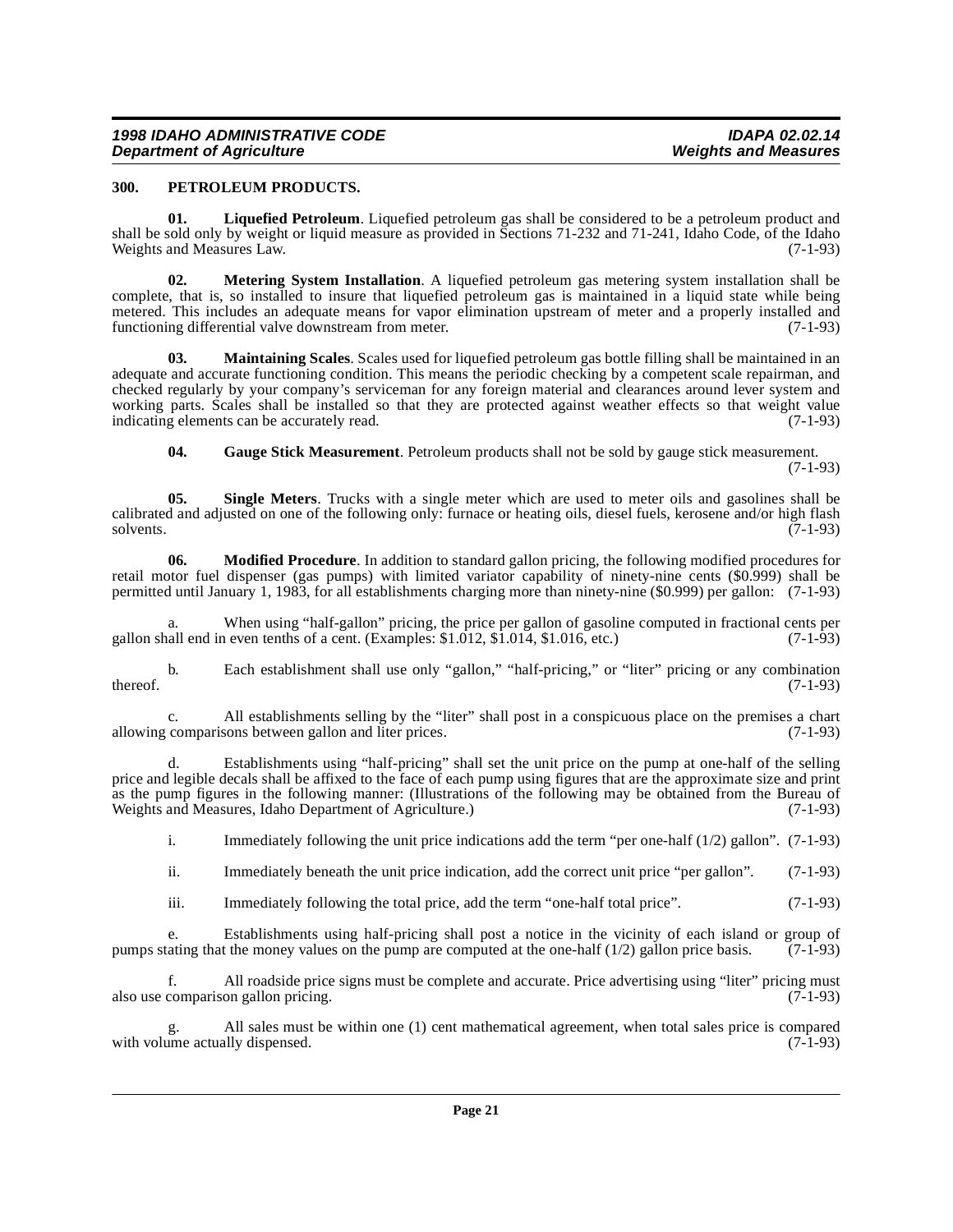| <b>1998 IDAHO ADMINISTRATIVE CODE</b> | <b>IDAPA 02.02.14</b>       |
|---------------------------------------|-----------------------------|
| <b>Department of Agriculture</b>      | <b>Weights and Measures</b> |

h. Half-gallon pricing with full total price retail motor fuel dispensers shall be considered to be in compliance with Handbook 44 requirements, but only at each dispenser's present installation site and only until such time as any one (1) of the following conditions has occurred: (7-1-93)

i. The selling unit price of the product being dispensed exceeds one dollar and ninety-nine cents (\$1.99) per gallon; or (7-1-93)

ii. The dispensing device or its computing head is retired from service or replaced; or (7-1-93)

iii. The date of January 1, 1983, has arrived.  $(7-1-93)$ 

i. The correct price per gallon of the product being dispensed must be posted conspicuously next to, bscuring, the indicated price per half-gallon display on both sides of the dispenser face. (7-1-93) but not obscuring, the indicated price per half-gallon display on both sides of the dispenser face.

j. The above sections relating to one half-gallon pricing shall not apply when the retail motor fuel dispenser is modified by a one hundred (100) cent wheel kit (see Subsection 300.06.k.i. below) prior to January 1, 1983. 1983. (7-1-93)

k. This section is an exemption to the National Bureau of Standards, or its successor organization, the National Institute of Standards and Technology, Handbook No. 44, Section GS-5.2.3., Size and Character of Indicating Elements. (7-1-93) Indicating Elements.

i. Retail motor fuel dispensers in service in the state of Idaho as of December 31, 1981, which are limited in computing capability to nine hundred ninety-nine one thousandths cents (\$.999) per gallon, but which are satisfactorily modified by zero to ninety-nine cents (\$.00 to \$.99) analog decal overlay strips or replacement wheels so as to change dispenser computations over to full cent per gallon increment basis from one dollar (\$1) to nine dollars and ninety-nine cents (\$9.99) per gallon, are hereby granted an exemption from Section GS-5.2.3. of Handbook No. 44 providing that the dispenser is presently installed. This exemption is temporary and lasts until (a) the dispensing device or its computing head is taken out of service, OR (b) the date of January 1, 1985, has arrived.  $(7-1-93)$ 

ii. All dispensers modified pursuant to this provision must meet all other applicable provisions of the National Bureau of Standards, or its successor organization, the National Institute of Standards and Technology, Handbook No. 44, including but not limited to, general code Section GS-5.5., Money Values--Mathematical Agreement. (7-1-93)

### <span id="page-21-0"></span>**301. -- 349. (RESERVED).**

### <span id="page-21-1"></span>**350. SALE AND LABELING OF GASOLINE WHICH CONTAINS OXYGENATES.**

<span id="page-21-2"></span>**01. Definitions**. For purposes of this rule, the following definitions shall apply: (7-1-93)

a. Spark-Ignition Motor Fuel. The terms "spark-ignition motor fuel" or "spark-ignition engine fuel" soline and its blends with oxygenates such as co-solvent and ethers. (10-26-94) mean gasoline and its blends with oxygenates such as co-solvent and ethers.

b. Gasoline-Oxygenate Blend. For labeling purposes, the term "gasoline-oxygenate blend" means any spark-ignition motor fuel containing one percent (1%) or more by volume of oxygenates or combination of oxygenates, such as but not restricted to ethanol, methanol, or methyl-tertiary-butyl ether. (10-26-94)

Alcohol. A volatile flammable liquid having the general formula CnH  $(2n+1)$  OH used or sold for the purpose of blending or mixing with gasoline for use in motor vehicles, and commonly or commercially known or sold as an alcohol, including ethanol and methanol. (7-1-93)

d. Co-solvent. An alcohol or any other chemical with higher molecular weight than methanol or which is blended with either or both to prevent phase separation in gasoline. (7-1-93) ethanol which is blended with either or both to prevent phase separation in gasoline.

e. Ethanol. Ethyl alcohol, a flammable liquid having the formula C2H5OH used or sold for the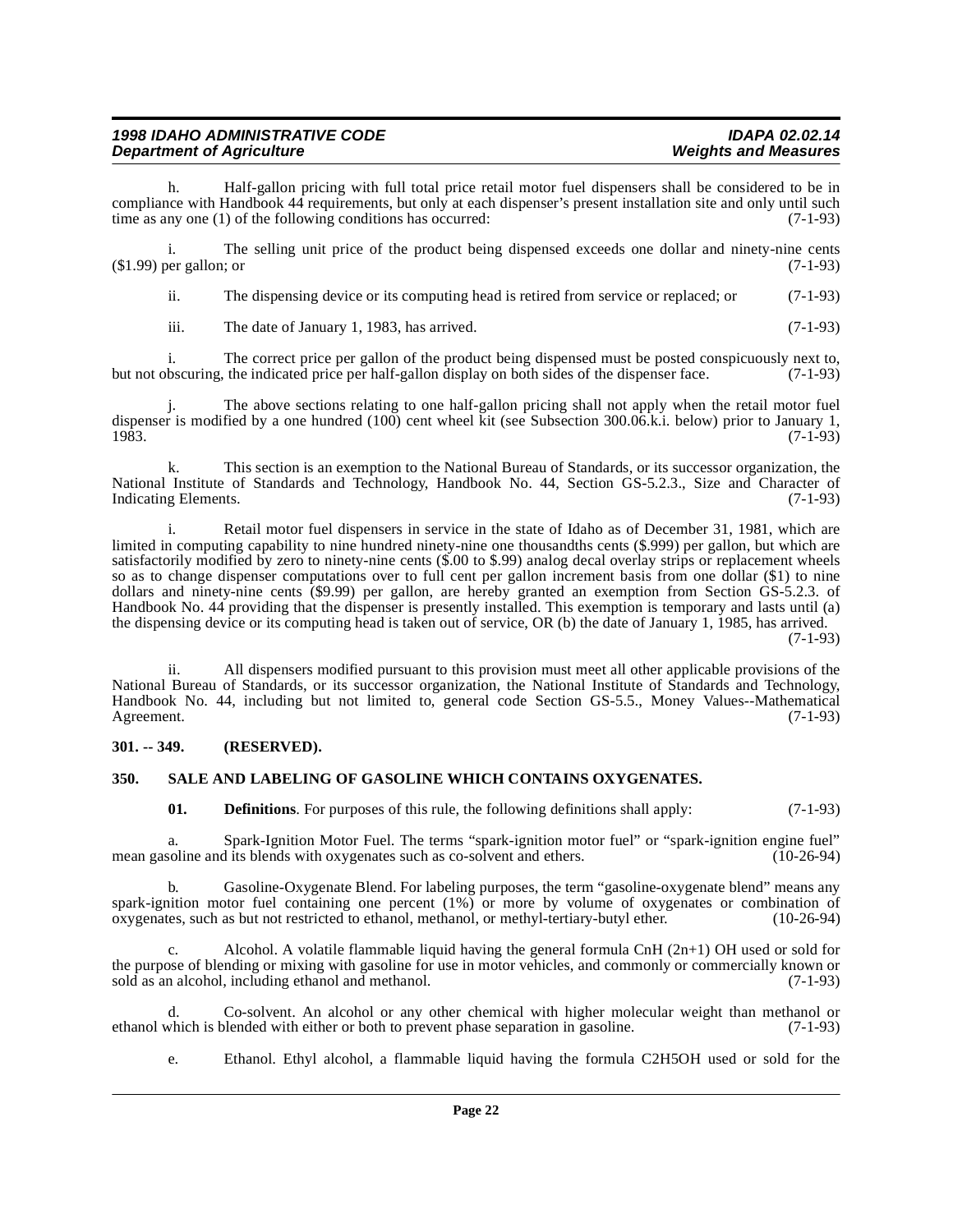purpose of blending or mixing with gasoline for use in motor vehicles, and commonly or commercially known or sold<br>as ethanol or ethyl alcohol. (7-1-93) as ethanol or ethyl alcohol.

f. Gasoline. Any fuel sold for use in motor vehicles and commonly or commercially known or sold as gasoline whether leaded or unleaded. (7-1-93)

Methanol. Methyl alcohol, a flammable liquid having the formula CH3OH used or sold for the purpose of blending or mixing with gasoline for use in motor vehicles, and commonly or commercially known or sold as methanol or methyl alcohol.

h. Motor vehicles. Include all vehicles, vessels, watercraft, engines, machines, or mechanical ness that are propelled by internal combustion engines or motors. (7-1-93) contrivances that are propelled by internal combustion engines or motors.

i. Person. The word "person" shall be construed to import both the plural and singular, as the case demands, and shall include corporations, companies, societies and associations. When construing and enforcing the provisions of this rule, the act, omission, or failure of any officer, agent, or other person acting for or employed by any corporation, company, society, or association, within the scope of his employment or office shall in every case be also deemed to be the act, omission, or failure of such corporation, company, society or association as well as that of the person. (7-1-93)  $person.$  (7-1-93)

Retail dealer. Any person who owns, operates, controls, or supervises an establishment at which offered for sale to the public. (7-1-93) gasoline is sold or offered for sale to the public.

k. Wholesale dealer. Any person engaged in the sale of gasoline to others who the seller knows or has reasonable cause to believe intends to resell the gasoline in the same or an altered form to another. (7-1-93)

### <span id="page-22-4"></span>**02. Pump Labeling Requirements**. (7-1-93)

a. All spark ignition engine fuel kept, offered, or exposed for sale, or sold, at retail containing at least one percent (1%) by volume of any oxygenate or combination of oxygenates shall be identified as "with" or "containing" (or similar wording) the specific type of oxygenate(s) in the engine fuel. For example, the label may read "contains ethanol" or "with MTBE/ETBE". This information shall be posted on the upper fifty percent (50%) of the dispenser front panel in a position clear and conspicuous from the driver's position, in a type at least one half  $(1/2)$ inch in height, one sixteenth  $(1/16)$  inch stroke (width of type). (10-26-94)

<span id="page-22-2"></span>

| b. | The labels shall be furnished by the retail owner or operator. | $(7-1-93)$ |
|----|----------------------------------------------------------------|------------|
|    |                                                                |            |

#### **03. Oxygenates Content Labels**. (10-26-94)

a. The label shall have letters in bold face, block not less than one half  $(1/2)$  inch high. The lettering shall be in black on a contrasting background. Both colors shall be non-fade. (10-26-94)

b. The label shall be displayed on both faces of the dispenser on the upper one- half  $(1/2)$  of the r as near the unit price display as practical.  $(10-26-94)$ dispenser as near the unit price display as practical.

<span id="page-22-1"></span>**04. Documentation For Dispenser Labeling Purposes**. The retailer must be provided, at the time of delivery of the fuel, on an invoice, bill of lading, shipping paper, or other documentation, a declaration of any oxygenate or combination of oxygenates present in concentrations of at least one percent (1%) by volume of the fuel. This documentation is only for dispenser labeling purposes; it is the responsibility of any potential blender to determine the total oxygen content of the engine fuel before blending. (10-26-94) determine the total oxygen content of the engine fuel before blending.

<span id="page-22-3"></span>**05. Penalties**. Any person who shall violate any provisions of these rules shall be punished as provided for in Section 37-2501 and Section 37-2520, Idaho Code.  $(7-1-93)$ 

### <span id="page-22-0"></span>**351. -- 399. (RESERVED).**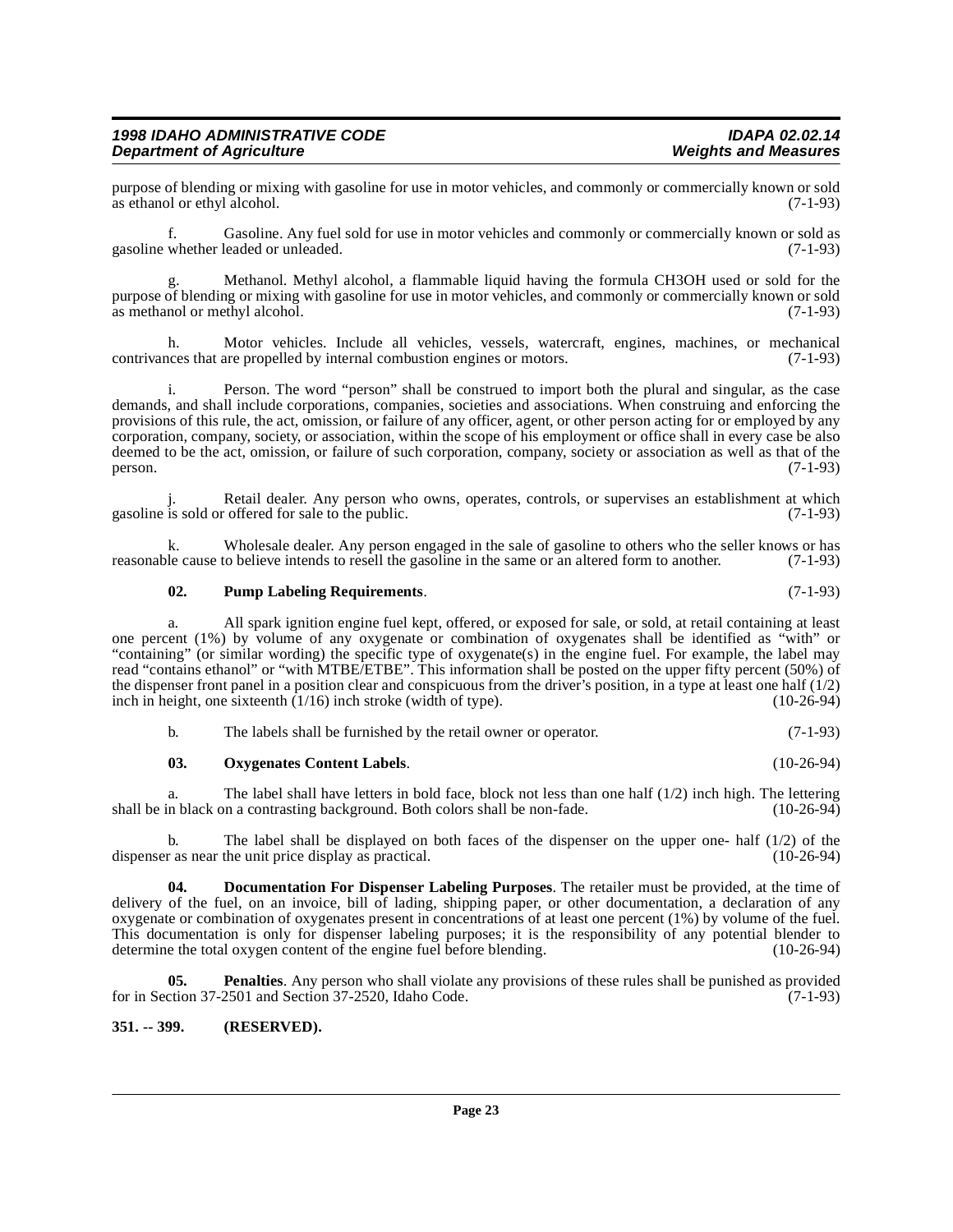### <span id="page-23-6"></span><span id="page-23-0"></span>**400. UNATTENDED VENDING MACHINES.**

**01. Vending Machine Displays**. Any coin or currency operated device which automatically dispenses consumer commodities or consumer packages without a full-time attendant shall clearly display a sign or signs showing the following facts:  $(7-1-93)$ 

<span id="page-23-8"></span>

| The name of the commodity or commodities dispensed: | $(7-1-93)$ |
|-----------------------------------------------------|------------|
|                                                     |            |

b. The brand name or names of the commodity or commodities dispensed; (7-1-93)

c. A statement of the quantity of each commodity or package to be dispensed through the device,<br>at this paragraph shall not apply to candy bars, gum, or cigarettes; (7-1-93) except that this paragraph shall not apply to candy bars, gum, or cigarettes;

d. The name, city, street address, state, and telephone number of the local distributor or operator of such device.  $(7-1-93)$ 

<span id="page-23-7"></span>**02.** Units Of Measurement. The units of measure used on such sign in the statement of quantity shall and units as prescribed by the Idaho Weights and Measures Law and the rules of this chapter. (7-1-93) be standard units as prescribed by the Idaho Weights and Measures Law and the rules of this chapter.

### <span id="page-23-1"></span>**401. -- 449. (RESERVED).**

### <span id="page-23-5"></span><span id="page-23-2"></span>**450. REGISTRATION OF SERVICEMEN AND SERVICE AGENCIES FOR COMMERCIAL WEIGHING AND MEASURING DEVICES.**

### **01. Definitions**. (7-1-93)

a. Commercial Weighing and Measuring Device. The term "commercial weighing and measuring device" shall be construed to include any weight or measure or weighing or measuring device commercially used or employed in establishing the size, quantity, extent, area or measurement of quantities, things, product, or articles for distribution or consumption, purchased, offered or submitted for sale, hire, or award, or in computing any basic charge or payment for services rendered on the basis of weight or measure, and shall also include any accessory attached to or used in connection with a commercial weighing or measuring device when such accessory is so designed or installed that its operation affects, or may affect, the accuracy of the device. (7-1-93) designed or installed that its operation affects, or may affect, the accuracy of the device.

b. Registered Serviceman. The term "registered serviceman" shall be construed to mean any individual who for hire, award, commission or any other payment of any kind, installs, services, repairs or reconditions a commercial weighing or measuring device, and who voluntarily registers himself as such with the Bureau of Weights and Measures. (7-1-93)

Registered Service Agency. The term "registered service agency" shall be construed to mean any agency, firm, company or corporation which, for hire, award, commission or any other payment of any kind, installs, services, repairs or reconditions a commercial weighing or measuring device, and which voluntarily registers itself as such with the Bureau of Weights and Measures. Under agency registration, identification of individual servicemen shall be required. (7-1-93) shall be required.

<span id="page-23-3"></span>**Policy**. It shall be the policy of the Director of the Department of Agriculture or the Director's duly authorized agent, hereinafter referred to as "Director", to accept voluntary registration of (a) an individual and (b) an agency that provides acceptable evidence that he or it is fully qualified to install, service, repair or recondition a commercial weighing or measuring device; has a thorough working knowledge of all appropriate weights and measures laws, orders, rules; and has possession of, or available for use, weights and measures standards and testing equipment appropriate in design and adequate in amount. (An employee of government shall not be eligible for registration). This policy shall in no way preclude or limit the right and privilege of any qualified individual or agency not registered with the Director to install, service, repair, or recondition a commercial weighing or measuring device. (7-1-93)

<span id="page-23-4"></span>**03. Reciprocity**. The Director may enter into an informal reciprocal agreement with any other state or states that has or have similar voluntary registration policies. Under such agreement, the registered servicemen and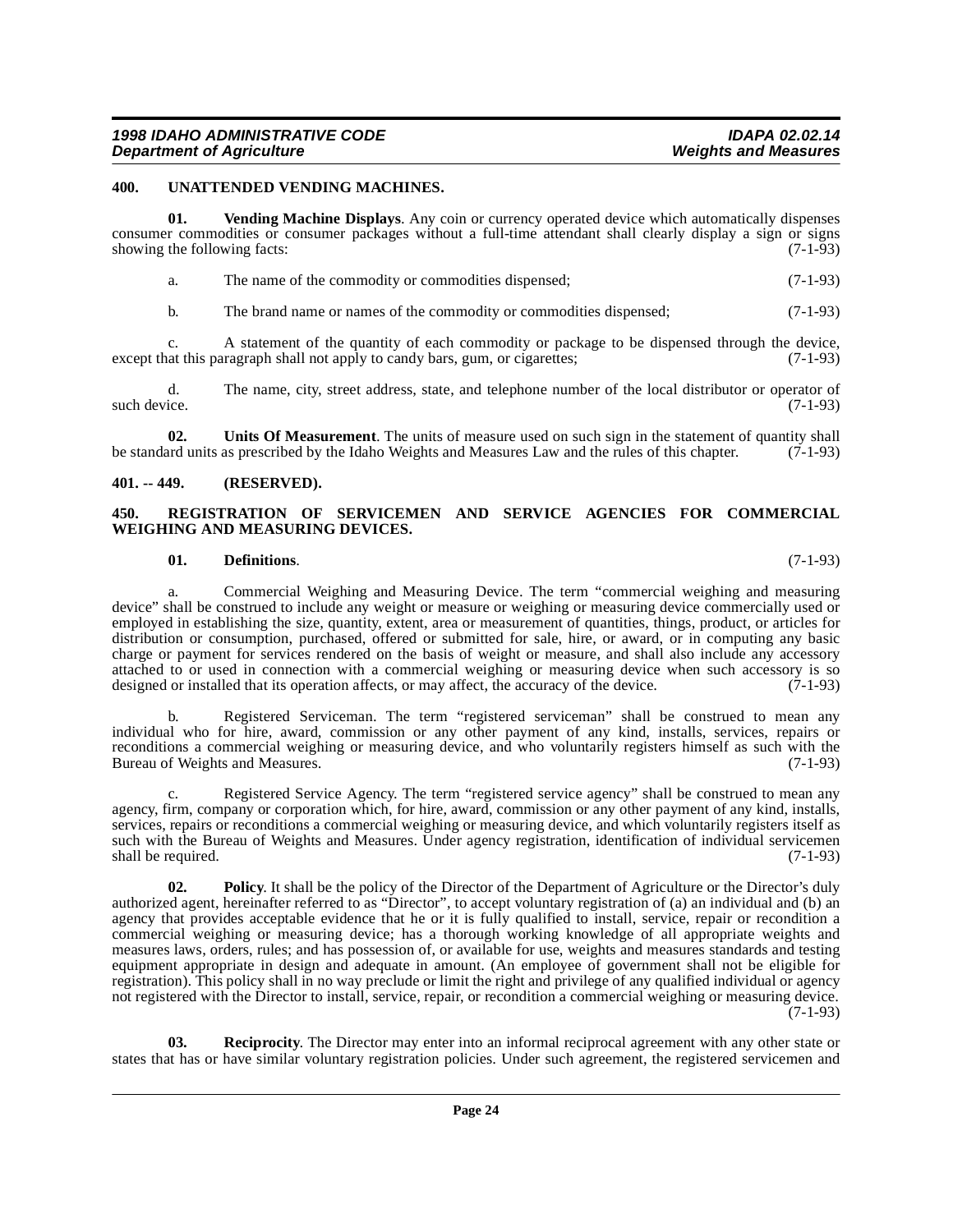the registered service agencies of the states party to the reciprocal agreement are granted full reciprocal authority, including reciprocal recognition of certification of standards and testing equipment, in all states party to such agreement. (7-1-93) agreement. (7-1-93)

<span id="page-24-9"></span>**04. Voluntary Registration**. An individual or agency may apply for voluntary registration to service weighing devices or measuring devices on an application form supplied by the Director. Said form, duly signed and witnessed, shall include certification by the applicant that the individual or agency is fully qualified to install, service, repair, or recondition whatever devices for the service of which competence is being registered; has in possession, or available for use, all necessary testing equipment and standards; and has full knowledge of all appropriate weights and measures laws, orders, rules and regulations. An applicant also shall submit appropriate evidence or references as to qualifications. (7-1-93) to qualifications.

<span id="page-24-3"></span>**05. Certificate Of Registration**. Upon receipt and acceptance of a properly executed application form, the Director shall issue to the applicant a "Certificate of Registration", including an assigned registration number, which shall remain effective until either returned by the applicant or withdrawn by the Director. (7-1-93)

<span id="page-24-5"></span>**06. Privileges Of A Voluntary Registrant**. A bearer of a Certificate of Registration shall have the authority to remove an official rejection tag or mark placed on a weighing or measuring device by the authority of the Director; place in service, until such time as an official examination can be made, a weighing or measuring device that has been officially rejected; and place in service, until such time as an official examination can be made, a new or<br>(7-1-93) used weighing or measuring device.

<span id="page-24-4"></span>**07. Placed In Service Report**. The Director shall furnish each registered serviceman and registered service agency with a supply of report forms to be known as "Placed in Service Reports". Such a form shall be executed in triplicate, shall include the assigned registration number, and shall be signed by a registered serviceman or by a serviceman representing a registered agency for each rejected device restored to service and for each newly installed device placed in service. Within twenty-four (24) hours after a device is restored to service, or placed in service, the original of the properly executed Placed in Service Report, together with any official rejection tag removed from the device, shall be mailed to the Director at The Idaho state Department of Agriculture, Bureau of Weights and Measures, 2216 Kellogg Lane, Boise, Idaho, 83712. The duplicate copy of the report shall be handed to the owner or operator of the device, and the triplicate copy of the report shall be retained by the registered serviceman or agency. Also, a copy of a test report on the form used by the Bureau of Weights and Measures or a form approved by the Bureau of Weights and Measures must be submitted to the Bureau of Weights and Measures, 2216 Kellogg Lane, Boise, Idaho, 83712, on livestock, vehicle and mono-rail scales. (7-1-93)

<span id="page-24-8"></span>**08.** Standards And Testing Equipment. A registered serviceman and a registered service agency shall submit, at least biennially, or as directed, to the Director, for his examination and certification, any standards and testing equipment that are used, or are to be used, in the performance of the service and testing functions with respect to weighing and measuring devices for which competence is registered. A registered serviceman or agency shall not use in servicing commercial weighing or measuring devices any standards or testing equipment that have not been certified by the Director. (7-1-93)

<span id="page-24-7"></span>**09. Revocation Of Certificate Of Registration**. The Director may, for good cause, after careful investigation and consideration, suspend or revoke a Certificate of Registration. (7-1-93)

<span id="page-24-6"></span>**10. Publication Of Lists Of Registered Servicemen And Registered Service Agencies**. The Director shall publish, from time to time as he deems appropriate, and may supply upon request, lists of Registered Servicemen and Registered Service Agencies. (7-1-93)

### <span id="page-24-0"></span>**451. -- 499. (RESERVED).**

### <span id="page-24-2"></span><span id="page-24-1"></span>**500. BREAD.**

As of October 1, 1971, eight (8) ounces, sixteen (16) ounces, twenty-four ounces (24), or a multiple of one (1) pound, labels and weights of bread loaves, shall be adhered to, and in no case shall any other labels or weights of loaves of bread be in commerce within the boundaries of the state of Idaho unless in compliance with Section 71-236 of Title 71, Chapter 2, Idaho Code.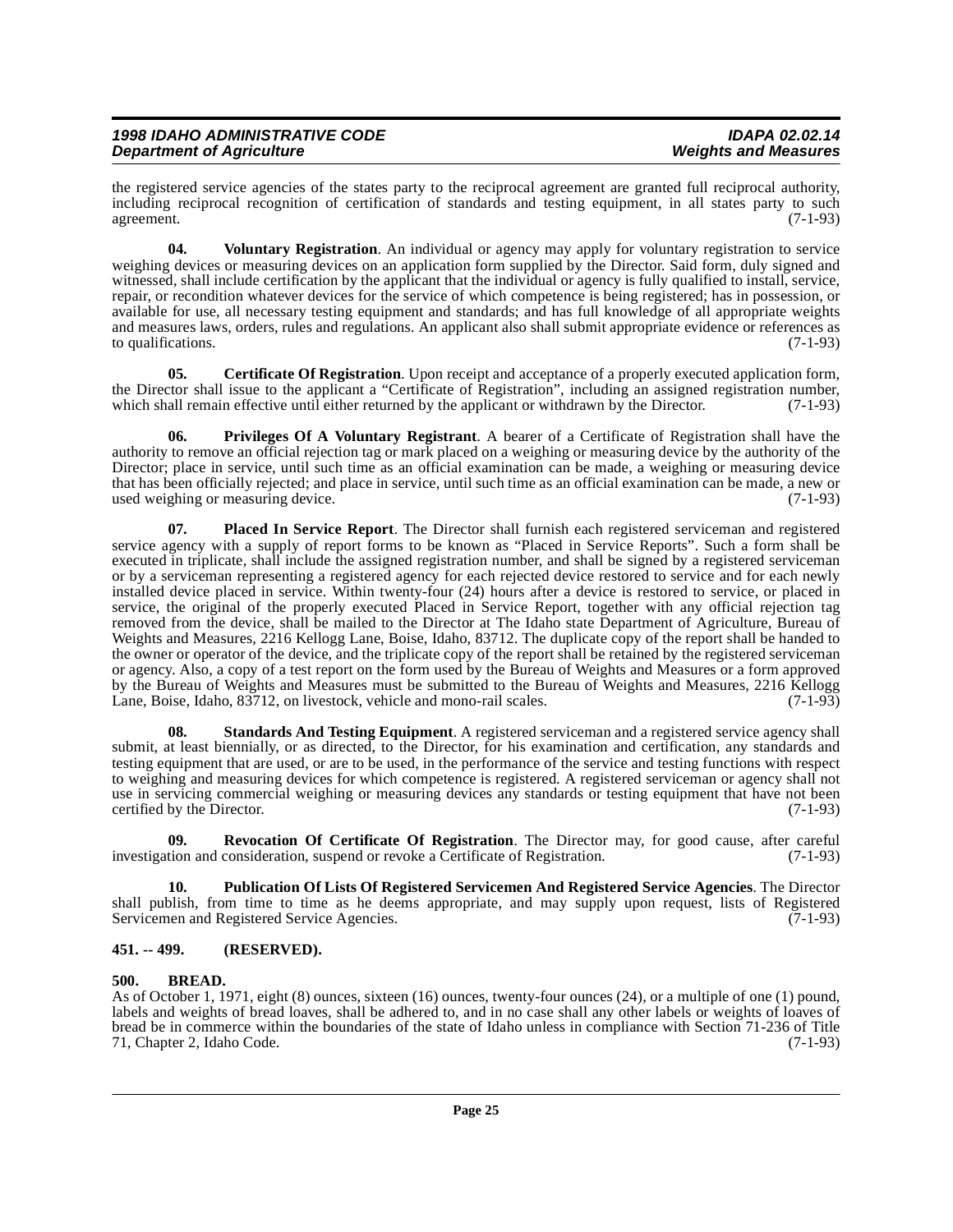### <span id="page-25-0"></span>**501. -- 549. (RESERVED).**

### <span id="page-25-9"></span><span id="page-25-1"></span>**550. GENERAL REVOCATION OF PREVIOUS RULES.**

All provisions of all rules and all orders heretofore issued on the subject of weights and measures, particularly the rules on sale by count or weight for misleading the consumer adopted June 6, 1961, the regulations on meat and poultry adopted July 11, 1962, and the establishment of a guide for specifications and tolerances adopted October 10, 1963, and any other regulations or orders contrary to or inconsistent with the above rules are hereby revoked.

(7-1-93)

### <span id="page-25-2"></span>**551. -- 599. (RESERVED).**

### <span id="page-25-11"></span><span id="page-25-3"></span>**600. SINGLE DRAFT VEHICLE WEIGHING.**

A highway vehicle or a coupled highway-vehicle or a coupled highway-vehicle combination shall be commercially weighed on a vehicle scale only as a single draft. That is, the total weight of such a vehicle or combination shall not be determined by adding together the results obtained by separately and not simultaneously weighing each end of such vehicle or individual elements of such coupled combination. However: (7-1-93)

<span id="page-25-7"></span>**01.** Coupled Combination. The weight of a coupled combination may be determined by uncoupling the various elements (tractor, semitrailer, trailer), weighing each unit separately as a single draft, and adding together the results.  $(7-1-93)$ 

**02. Vehicle**. The weight of a vehicle or coupled-vehicle combination may be determined by adding together the weights obtained while all individual elements are resting simultaneously on more than one (1) scale platform. (7-1-93)  $\mu$  platform. (7-1-93)

<span id="page-25-12"></span><span id="page-25-10"></span><span id="page-25-8"></span>**03. Effective Date**. Requirements of this Section shall become fully effective by July 1, 1985. (7-1-93)

### <span id="page-25-4"></span>**601. -- 649. (RESERVED).**

### <span id="page-25-5"></span>**650. RULE FOR NATIONAL TYPE EVALUATION.**

**01. Application**. This rule shall apply to all classes of devices and equipment as covered in the Institute of Standards and Technology Handbooks 44, 105-1, 105-2, and 105-3. (7-1-93) National Institute of Standards and Technology Handbooks 44, 105-1, 105-2, and 105-3.

### <span id="page-25-6"></span>**02. Definitions**. (7-1-93)

a. National Type Evaluation Program. The term "National Type Evaluation Program" shall be construed to mean a program of cooperation between the National Institute of Standards and Technology, the National Conference on Weights and Measures, the states, and the private sector for determining, on a uniform basis, conformance of a type with the relevant provisions of the National Institute of Standards and Technology Handbook 44, "Specifications, Tolerances, and Other Technical Requirements for Weighing and Measuring Devices," National Institute of Standards and Technology Handbook 105-1, "Specifications and Tolerances for Reference Standards and Field Standard Weights and Measures, Specifications and Tolerances for Field Standard Weights (NIST Class F)," National Institute of Standards and Technology Handbook 105-2, "Specifications and Tolerances for Reference Standards and Field Standard Weights and Measures, Specifications and Tolerances for Field Standard Measuring Flask," or National Institute of Standards and Technology Handbook 105-3, "Specifications and Tolerances for Reference Standards and Field Standard Weights and Measures, Specifications and Tolerances for Graduated Neck Type Volumetric Field Standards". (7-1-93)

b. Type Evaluation. The term "type evaluation" shall be construed to mean the testing, examination, under the National Type Evaluation Program. (12-22-92) and evaluation of a type by a participating laboratory under the National Type Evaluation Program.

c. Type. The term "type" shall be construed to mean a model or models of a particular measurement system, instrument, element or a field standard that positively identifies the design. A specific type may vary in its measurement ranges, size, performance, and operating characteristics as specified in the Certificate of Conformance. (12-22-92)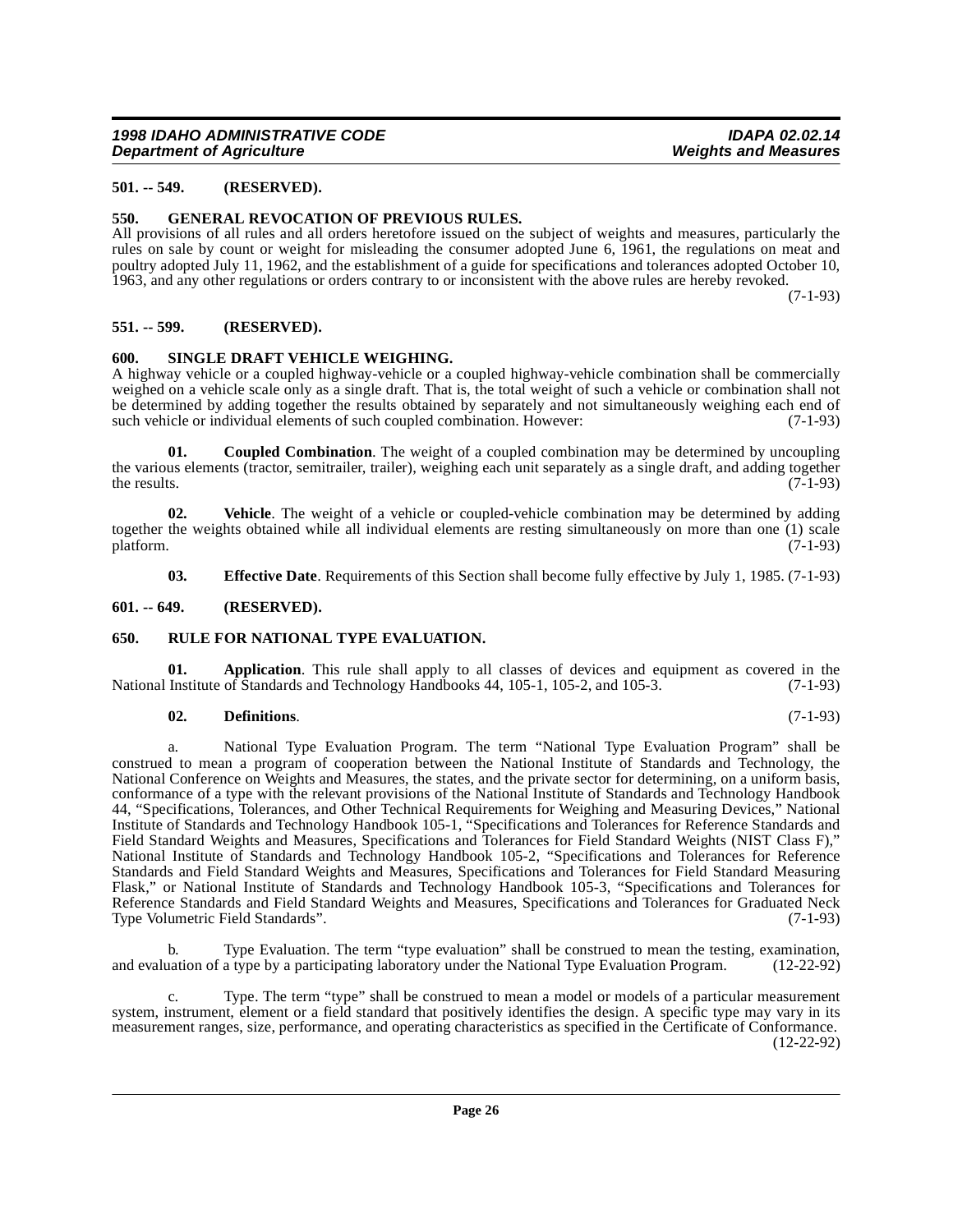### **1998 IDAHO ADMINISTRATIVE CODE IDAPA 02.02.14 Department of Agriculture**

d. Participating Laboratory. The term "participating laboratory" shall be construed to mean any State Measurement Laboratory that has been certified by the National Institute of Standards and Technology, in accordance with its program for the Certification of Capability of State Measurement Laboratories, to conduct a type of evaluation under the National Type Evaluation Program. (12-22-92) evaluation under the National Type Evaluation Program.

e. Certificate of Conformance. The term "certificate of conformance" shall be construed to mean a document issued by the National Institute of Standards and Technology based on testing in participating laboratories, said document constituting evidence of conformance of a type with the requirements of National Institute of Standards and Technology Handbooks 44, 105-1, 105-2, 105-3. (12-22-92) Standards and Technology Handbooks 44, 105-1, 105-2, 105-3.

<span id="page-26-2"></span><span id="page-26-1"></span>f. Director. The term "Director" means the Director of the Department of Agriculture. (12-22-92)

**03. Certificate Of Conformance**. The Director may require any weight or measure, or any weighing or measuring instrument or device to be issued a Certificate of Conformance prior to use for commercial or law enforcement purposes. (12-22-92)

**04. Participating Laboratory**. The Director is authorized to operate a participating laboratory as participational Type Evaluaton Program. (12-22-92) of the National Type Evaluaton Program.

<span id="page-26-0"></span>**651. -- 999. (RESERVED).**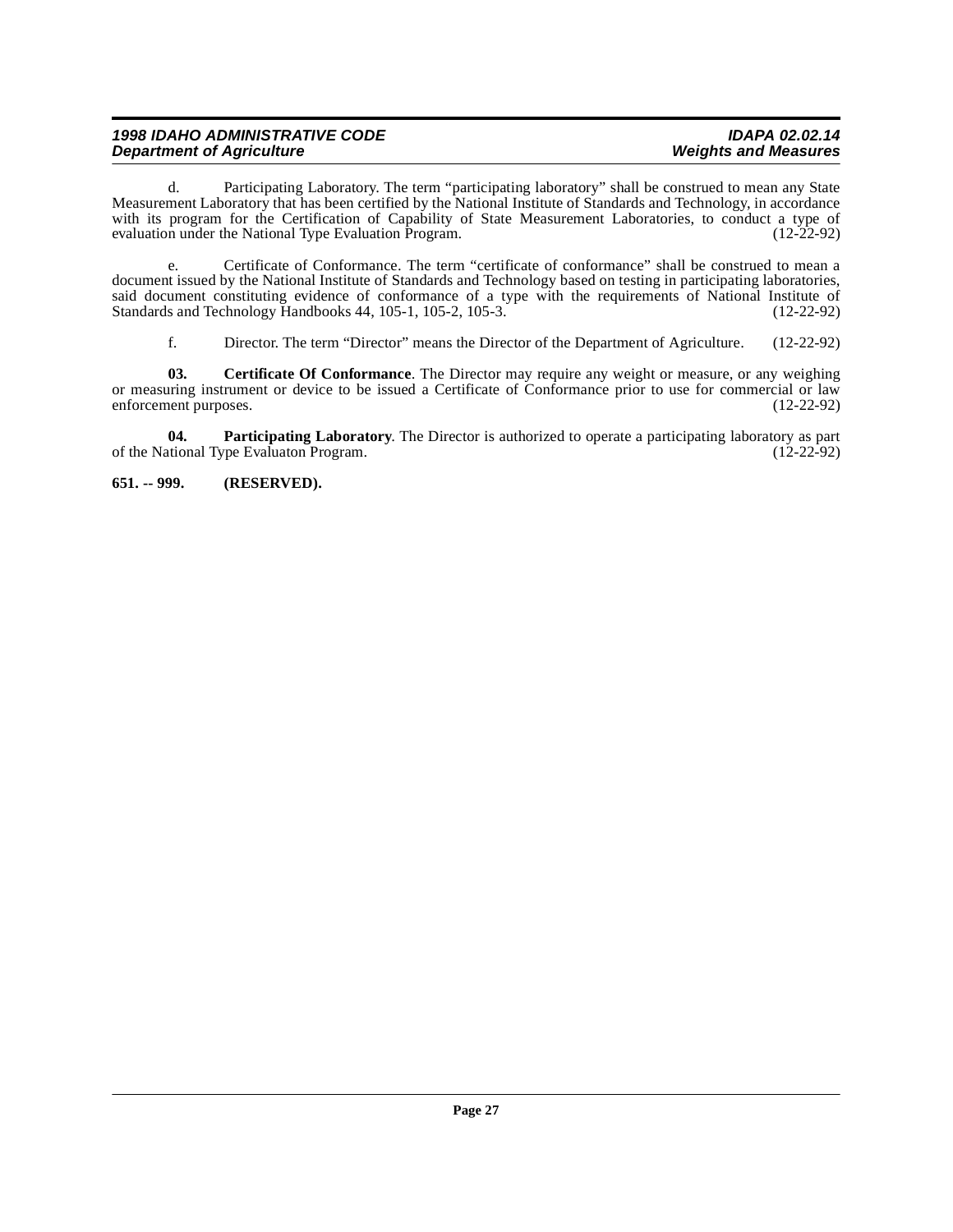# **Subject Index**

### **A**

Abbreviations [7](#page-6-0), [11](#page-10-2) Advertising Packages For Sale [20](#page-19-6) Aerosols And Similar Pressurized Containers [13](#page-12-4) Application [26](#page-25-6) Area Measure -- Dual Quantity Declaration [9](#page-8-1) Automotive Cooling System Antifreeze [19](#page-18-0) Auxiliary Containers [5](#page-4-1)

#### **B**

Bidimensional Commodities [9](#page-8-2) Bread [25](#page-24-2) Bulk [9](#page-8-3) Butter [18](#page-17-0)

### **C**

Calculation Of Area Of Principal Display Panel For Purposes Of Type Size [12](#page-11-0) Camera Film [19](#page-18-1) Capacity [14](#page-13-3) Certificate Of Conformance [27](#page-26-1) Certificate Of Registration [25](#page-24-3) Character Of Declaration -- Average [11](#page-10-3) Charges For Special Request Testing Or Examination [4](#page-3-4) Checking, Testing And Examining Of Devices, Packages And Labels [3](#page-2-10) Cigarettes And Small Cigars [17](#page-16-0) Color Contrast [12](#page-11-1) Combination Declaration [7](#page-6-1) Combination Packages [13,](#page-12-5) [19](#page-18-2) Commodity In Package Form [5](#page-4-2) Consumer Package [5](#page-4-3) Corn Flour [19](#page-18-3) Count -- Ply [10](#page-9-3) Coupled Combination [26](#page-25-7) Cuts, Plugs, And Twists Of Tobacco And Cigars [17](#page-16-1) Cylindrical Containers [14](#page-13-4)

### **D**

Declaration Of Identity -- Consumer Package [6](#page-5-3) Declaration Of Identity -- Nonconsumer Package [6](#page-5-4) Declaration Of Quantity Consumer Packages [6](#page-5-5) Declaration Of Quantity --

Nonconsumer Packages [10](#page-9-4) Declaration Of Responsibility -- Consumer And Nonconsumer Packages [6](#page-5-6) Decorative Containers [19](#page-18-4) Definitions, IDAPA 02.02.14 [3](#page-2-11) Definitions, Packages [5](#page-4-4) Display Card Package [13](#page-12-6) Documentation For Dispenser Labeling Purposes [23](#page-22-1)

### **E**

Effective Date [26](#page-25-8) Eggs [13](#page-12-7) Eggs, Quantity Declaration [18](#page-17-1) Exemption -- Variety Textile Packages [16](#page-15-2) Exemptions [16](#page-15-3)

### **F**

Fee Collection [4](#page-3-5) Flour [19](#page-18-5) Fluid Dairy Products, Ice Cream, And Similar Frozen Desserts [17](#page-16-2) Fluid Measure -- Dual Quantity Declaration [8](#page-7-1) Four Feet, Four Square Feet, Four Pounds, One Gallon, Or More [8](#page-7-2) Fractions [10](#page-9-5) Free Area [12](#page-11-2)

### **G**

Gauge Stick Measurement [21](#page-20-1) General Revocation Of Previous Rules [26](#page-25-9)

### **I**

Identity [6](#page-5-7) Individual Servings [17](#page-16-3) Inner Wrappings [4](#page-3-6)

### **L**

Label [5](#page-4-5) Largest Whole Unit [6](#page-5-8) Length Measure -- Dual Quantity Declaration [8](#page-7-3) Less Than One Foot, One Square Foot, One Pound, Or One Pint [8](#page-7-4) Lines Of Print Or Type [6](#page-5-9) Liquefied Petroleum [21](#page-20-2) Local Availability [4](#page-3-7) Location [10](#page-9-6)

### **M**

Magnitude Of Permitted Variations [20](#page-19-7)

Maintaining Scales [21](#page-20-3) Margarine [19](#page-18-6) Measurement Of Container-Type Commodities, How Expressed [14](#page-13-5) Metering System Installation [21](#page-20-4) Metric System Declarations [10](#page-9-7) Mileage Charges [4](#page-3-8) Minimum Height Of Numbers And Letters - Table 1 [12](#page-11-3) Misleading Packages [20](#page-19-8) Modified Procedure [21](#page-20-5) Motor Oils [20](#page-19-9) Multi-Unit Package [5](#page-4-6) Multi-Unit Packages [13](#page-12-8) Multi-Unit Soft Drink Packages [18](#page-17-2)

### **N**

Net Quantity [6](#page-5-10) Nonconsumer Package [5](#page-4-7) Numbers And Letters -- Proportion [12](#page-11-4)

### **O**

Open Carriers [5](#page-4-8) Other Required Reference Materials [4](#page-3-9) Oxygenates Content Labels [23](#page-22-2)

### **P**

Package [5](#page-4-9) Packaged Commodities With Labeling Requirements Specified In Federal Law [17](#page-16-4) Packages [9](#page-8-4) Packaging And Labeling Rules [4](#page-3-10) Packaging Variations [20](#page-19-10) Paints And Kindred Products [19](#page-18-7) Parallel Identity Declaration Consumer Package [6](#page-5-11)

Parallel Quantity Declaration [12](#page-11-5) Participating Laboratory [27](#page-26-2) Penalties, Mislabeling Oxygenates [23](#page-22-3) Person [5](#page-4-10) Personnel Charges [4](#page-3-11) Petroleum Products [21](#page-20-6) Placed In Service Report [25](#page-24-4) Policy [24](#page-23-3) Polyethylene Sheeting [9](#page-8-5) Prescribed Units [8](#page-7-5) Prescription And Insulin Containing Drugs [19](#page-18-8) Principal Display Panel Or Panels [5](#page-4-11) Privileges Of A Voluntary Registrant [25](#page-24-5) Procedural Matters [3](#page-2-12)